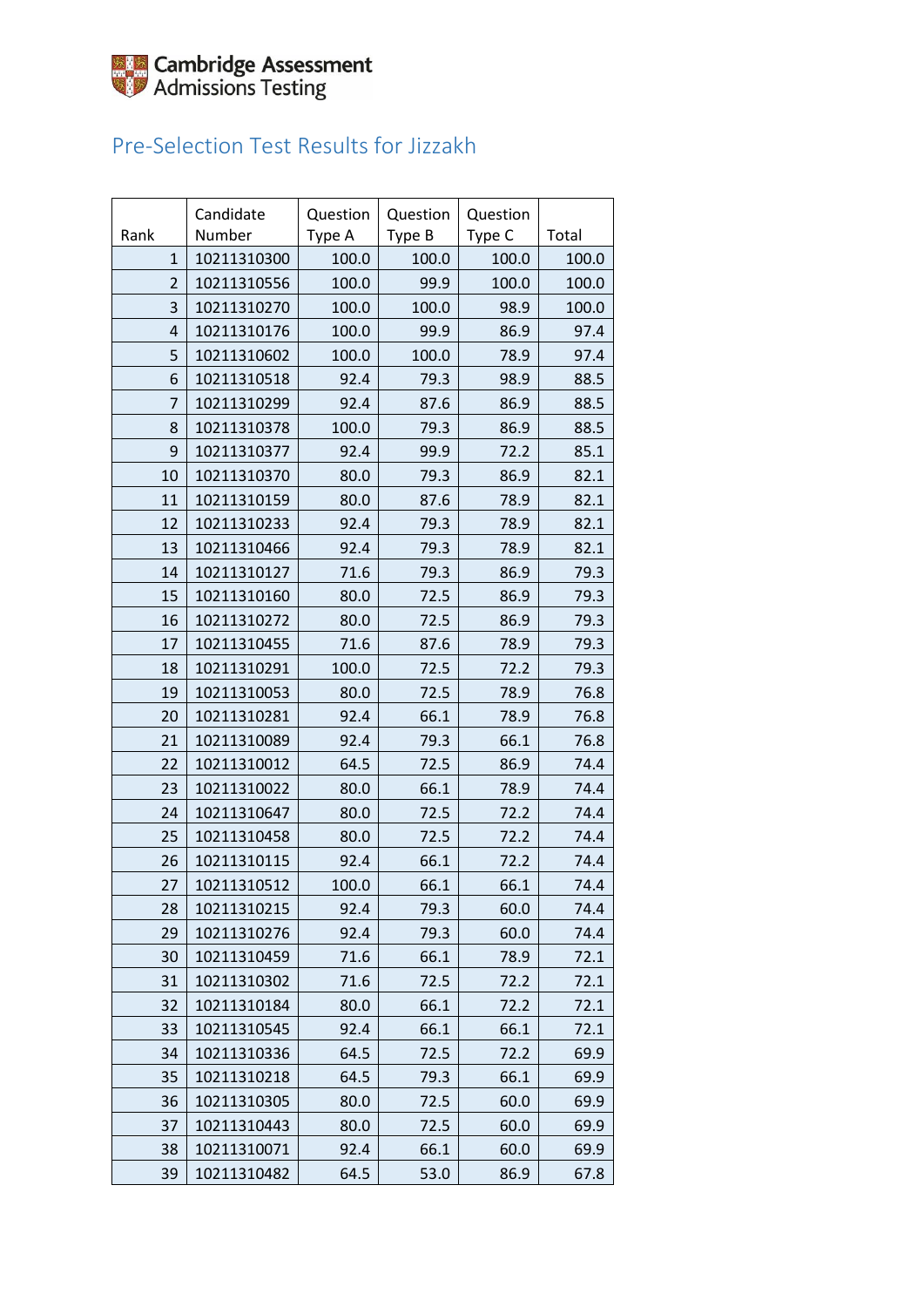

|      | Candidate   | Question | Question | Question |       |
|------|-------------|----------|----------|----------|-------|
| Rank | Number      | Type A   | Type B   | Type C   | Total |
| 40   | 10211310129 | 51.4     | 79.3     | 72.2     | 67.8  |
| 41   | 05211311944 | 64.5     | 66.1     | 72.2     | 67.8  |
| 42   | 10211310453 | 71.6     | 59.8     | 72.2     | 67.8  |
| 43   | 10211310108 | 80.0     | 53.0     | 72.2     | 67.8  |
| 44   | 10211310506 | 71.6     | 66.1     | 66.1     | 67.8  |
| 45   | 10211310049 | 64.5     | 79.3     | 60.0     | 67.8  |
| 46   | 10211310398 | 71.6     | 72.5     | 60.0     | 67.8  |
| 47   | 10211310363 | 80.0     | 66.1     | 60.0     | 67.8  |
| 48   | 10211310025 | 80.0     | 72.5     | 53.4     | 67.8  |
| 49   | 10211310345 | 80.0     | 72.5     | 53.4     | 67.8  |
| 50   | 10211310227 | 92.4     | 79.3     | 33.3     | 67.8  |
| 51   | 10211310202 | 44.3     | 72.5     | 78.9     | 65.6  |
| 52   | 10211310346 | 71.6     | 53.0     | 72.2     | 65.6  |
| 53   | 10211310598 | 71.6     | 59.8     | 66.1     | 65.6  |
| 54   | 10211310168 | 58.0     | 79.3     | 60.0     | 65.6  |
| 55   | 10211310702 | 64.5     | 72.5     | 60.0     | 65.6  |
| 56   | 10211310312 | 64.5     | 72.5     | 60.0     | 65.6  |
| 57   | 10211310663 | 71.6     | 66.1     | 60.0     | 65.6  |
| 58   | 10211310057 | 80.0     | 59.8     | 60.0     | 65.6  |
| 59   | 10211310560 | 100.0    | 44.7     | 60.0     | 65.6  |
| 60   | 10211310154 | 58.0     | 87.6     | 53.4     | 65.6  |
| 61   | 10211310605 | 64.5     | 79.3     | 53.4     | 65.6  |
| 62   | 10211310618 | 71.6     | 72.5     | 53.4     | 65.6  |
| 63   | 10211310088 | 80.0     | 66.1     | 53.4     | 65.6  |
| 64   | 10211310267 | 92.4     | 66.1     | 45.3     | 65.6  |
| 65   | 10211310543 | 64.5     | 44.7     | 78.9     | 63.5  |
| 66   | 10211310177 | 58.0     | 59.8     | 72.2     | 63.5  |
| 67   | 10211310597 | 64.5     | 53.0     | 72.2     | 63.5  |
| 68   | 10211310418 | 64.5     | 53.0     | 72.2     | 63.5  |
| 69   | 10211310517 | 64.5     | 53.0     | 72.2     | 63.5  |
| 70   | 10211310208 | 51.4     | 72.5     | 66.1     | 63.5  |
| 71   | 10211310591 | 58.0     | 66.1     | 66.1     | 63.5  |
| 72   | 10211310104 | 64.5     | 59.8     | 66.1     | 63.5  |
| 73   | 10211310324 | 64.5     | 59.8     | 66.1     | 63.5  |
| 74   | 10211310573 | 71.6     | 53.0     | 66.1     | 63.5  |
| 75   | 10211310657 | 51.4     | 79.3     | 60.0     | 63.5  |
| 76   | 10211310693 | 64.5     | 66.1     | 60.0     | 63.5  |
| 77   | 10211310362 | 64.5     | 66.1     | 60.0     | 63.5  |
| 78   | 10211310151 | 71.6     | 59.8     | 60.0     | 63.5  |
| 79   | 10211310330 | 71.6     | 59.8     | 60.0     | 63.5  |
| 80   | 10211310407 | 71.6     | 59.8     | 60.0     | 63.5  |
| 81   | 10211310209 | 71.6     | 59.8     | 60.0     | 63.5  |
| 82   | 10211310102 | 80.0     | 53.0     | 60.0     | 63.5  |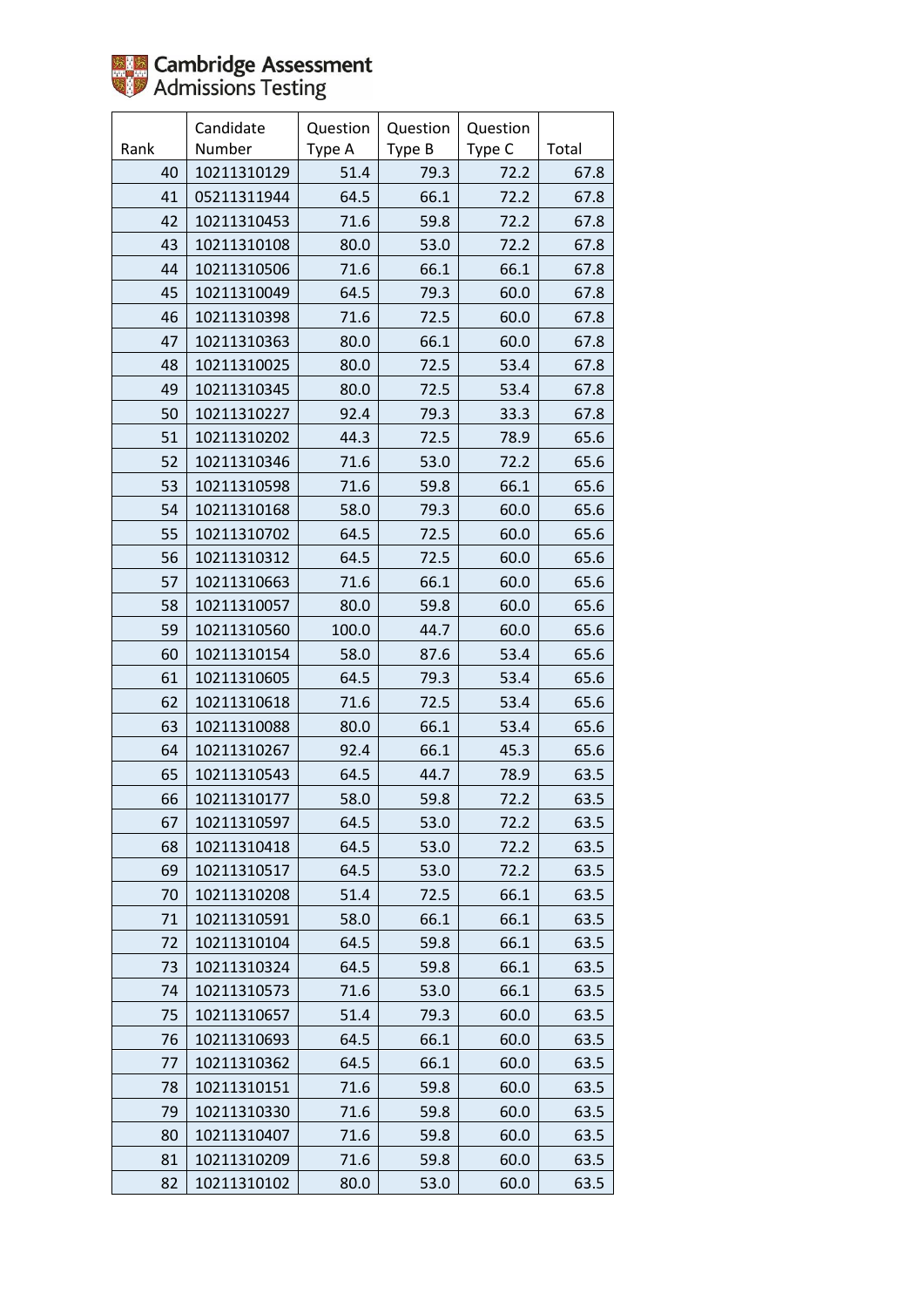

|      | Candidate   | Question | Question | Question |       |
|------|-------------|----------|----------|----------|-------|
| Rank | Number      | Type A   | Type B   | Type C   | Total |
| 83   | 10211310065 | 64.5     | 72.5     | 53.4     | 63.5  |
| 84   | 10211310515 | 64.5     | 72.5     | 53.4     | 63.5  |
| 85   | 10211310090 | 64.5     | 72.5     | 53.4     | 63.5  |
| 86   | 10211310354 | 71.6     | 66.1     | 53.4     | 63.5  |
| 87   | 10211310013 | 80.0     | 59.8     | 53.4     | 63.5  |
| 88   | 10211310719 | 64.5     | 79.3     | 45.3     | 63.5  |
| 89   | 10211310490 | 71.6     | 72.5     | 45.3     | 63.5  |
| 90   | 10211310106 | 71.6     | 72.5     | 45.3     | 63.5  |
| 91   | 10211310664 | 92.4     | 59.8     | 45.3     | 63.5  |
| 92   | 10211310669 | 92.4     | 66.1     | 33.3     | 63.5  |
| 93   | 10211310251 | 51.4     | 66.1     | 66.1     | 61.4  |
| 94   | 10211310495 | 58.0     | 59.8     | 66.1     | 61.4  |
| 95   | 10211310134 | 64.5     | 53.0     | 66.1     | 61.4  |
| 96   | 10211310547 | 51.4     | 72.5     | 60.0     | 61.4  |
| 97   | 10211310513 | 64.5     | 59.8     | 60.0     | 61.4  |
| 98   | 10211310026 | 64.5     | 59.8     | 60.0     | 61.4  |
| 99   | 10211310334 | 64.5     | 59.8     | 60.0     | 61.4  |
| 100  | 10211310199 | 80.0     | 44.7     | 60.0     | 61.4  |
| 101  | 10211310699 | 64.5     | 66.1     | 53.4     | 61.4  |
| 102  | 10211310384 | 71.6     | 59.8     | 53.4     | 61.4  |
| 103  | 10211310173 | 64.5     | 72.5     | 45.3     | 61.4  |
| 104  | 10211310186 | 64.5     | 72.5     | 45.3     | 61.4  |
| 105  | 10211310351 | 71.6     | 72.5     | 33.3     | 61.4  |
| 106  | 10211310284 | 71.6     | 0.0      | 72.2     | 59.3  |
| 107  | 10211310172 | 51.4     | 66.1     | 60.0     | 59.3  |
| 108  | 10211310070 | 58.0     | 59.8     | 60.0     | 59.3  |
| 109  | 10211310083 | 58.0     | 59.8     | 60.0     | 59.3  |
| 110  | 10211310564 | 58.0     | 59.8     | 60.0     | 59.3  |
| 111  | 10211310178 | 58.0     | 59.8     | 60.0     | 59.3  |
| 112  | 10211310316 | 58.0     | 59.8     | 60.0     | 59.3  |
| 113  | 10211310096 | 58.0     | 59.8     | 60.0     | 59.3  |
| 114  | 10211310457 | 71.6     | 44.7     | 60.0     | 59.3  |
| 115  | 10211310076 | 71.6     | 44.7     | 60.0     | 59.3  |
| 116  | 10211310245 | 71.6     | 44.7     | 60.0     | 59.3  |
| 117  | 10211310103 | 51.4     | 72.5     | 53.4     | 59.3  |
| 118  | 10211310389 | 58.0     | 66.1     | 53.4     | 59.3  |
| 119  | 10211310332 | 58.0     | 72.5     | 45.3     | 59.3  |
| 120  | 10211310060 | 64.5     | 66.1     | 45.3     | 59.3  |
| 121  | 10211310535 | 71.6     | 59.8     | 45.3     | 59.3  |
| 122  | 10211310112 | 71.6     | 59.8     | 45.3     | 59.3  |
| 123  | 10211310032 | 80.0     | 53.0     | 45.3     | 59.3  |
| 124  | 10211310575 | 80.0     | 53.0     | 45.3     | 59.3  |
| 125  | 10211310508 | 71.6     | 66.1     | 33.3     | 59.3  |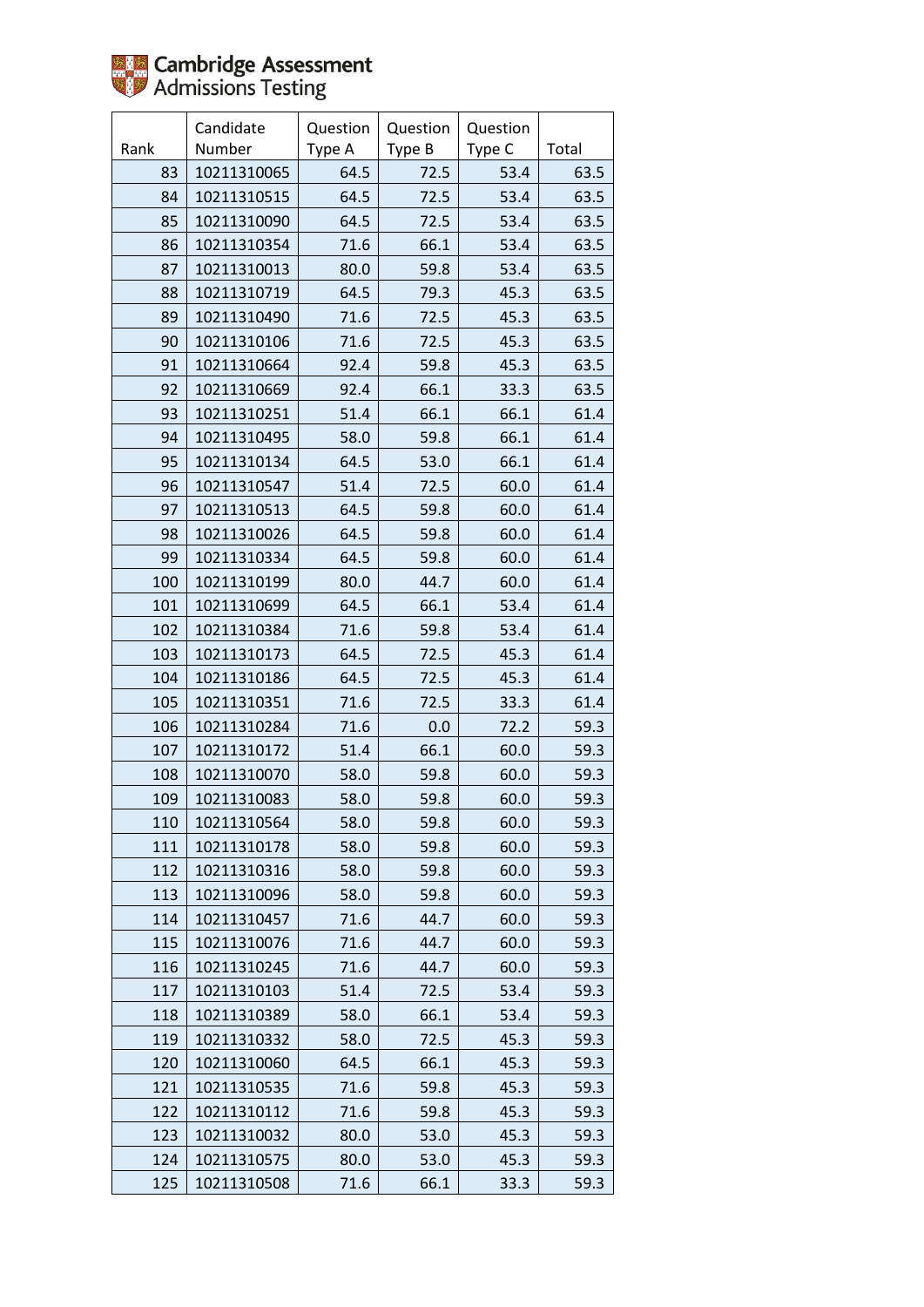

|      | Candidate   | Question | Question | Question |       |
|------|-------------|----------|----------|----------|-------|
| Rank | Number      | Type A   | Type B   | Type C   | Total |
| 126  | 10211310073 | 44.3     | 44.7     | 78.9     | 57.1  |
| 127  | 10211310116 | 44.3     | 53.0     | 72.2     | 57.1  |
| 128  | 10211310658 | 51.4     | 44.7     | 72.2     | 57.1  |
| 129  | 10211310321 | 51.4     | 44.7     | 72.2     | 57.1  |
| 130  | 10211310359 | 44.3     | 59.8     | 66.1     | 57.1  |
| 131  | 10211310613 | 44.3     | 59.8     | 66.1     | 57.1  |
| 132  | 10211310268 | 64.5     | 32.4     | 66.1     | 57.1  |
| 133  | 10211310125 | 51.4     | 59.8     | 60.0     | 57.1  |
| 134  | 10211310091 | 51.4     | 59.8     | 60.0     | 57.1  |
| 135  | 10211310636 | 51.4     | 59.8     | 60.0     | 57.1  |
| 136  | 10211310279 | 51.4     | 59.8     | 60.0     | 57.1  |
| 137  | 10211310143 | 64.5     | 44.7     | 60.0     | 57.1  |
| 138  | 10211310035 | 51.4     | 66.1     | 53.4     | 57.1  |
| 139  | 10211310521 | 58.0     | 59.8     | 53.4     | 57.1  |
| 140  | 10211310341 | 58.0     | 59.8     | 53.4     | 57.1  |
| 141  | 10211310382 | 58.0     | 59.8     | 53.4     | 57.1  |
| 142  | 10211310285 | 58.0     | 59.8     | 53.4     | 57.1  |
| 143  | 10211310428 | 58.0     | 59.8     | 53.4     | 57.1  |
| 144  | 10211310308 | 58.0     | 59.8     | 53.4     | 57.1  |
| 145  | 10211310364 | 64.5     | 53.0     | 53.4     | 57.1  |
| 146  | 10211310064 | 64.5     | 53.0     | 53.4     | 57.1  |
| 147  | 10211310319 | 71.6     | 44.7     | 53.4     | 57.1  |
| 148  | 10211310017 | 71.6     | 44.7     | 53.4     | 57.1  |
| 149  | 10211310494 | 71.6     | 44.7     | 53.4     | 57.1  |
| 150  | 10211310344 | 80.0     | 32.4     | 53.4     | 57.1  |
| 151  | 10211310348 | 58.0     | 66.1     | 45.3     | 57.1  |
| 152  | 10211310100 | 58.0     | 66.1     | 45.3     | 57.1  |
| 153  | 10211310391 | 58.0     | 66.1     | 45.3     | 57.1  |
| 154  | 10211310018 | 64.5     | 59.8     | 45.3     | 57.1  |
| 155  | 10211310156 | 64.5     | 59.8     | 45.3     | 57.1  |
| 156  | 10211310207 | 64.5     | 59.8     | 45.3     | 57.1  |
| 157  | 10211310516 | 71.6     | 53.0     | 45.3     | 57.1  |
| 158  | 10211310292 | 71.6     | 53.0     | 45.3     | 57.1  |
| 159  | 10211310642 | 80.0     | 44.7     | 45.3     | 57.1  |
| 160  | 10211310385 | 64.5     | 66.1     | 33.3     | 57.1  |
| 161  | 10211310550 | 71.6     | 59.8     | 33.3     | 57.1  |
| 162  | 10211310256 | 71.6     | 59.8     | 33.3     | 57.1  |
| 163  | 10211310093 | 71.6     | 59.8     | 33.3     | 57.1  |
| 164  | 10211310650 | 51.4     | 44.7     | 66.1     | 54.9  |
| 165  | 10211310500 | 51.4     | 44.7     | 66.1     | 54.9  |
| 166  | 10211380328 | 64.5     | 0.0      | 66.1     | 54.9  |
| 167  | 10211310221 | 44.3     | 59.8     | 60.0     | 54.9  |
| 168  | 10211310624 | 44.3     | 59.8     | 60.0     | 54.9  |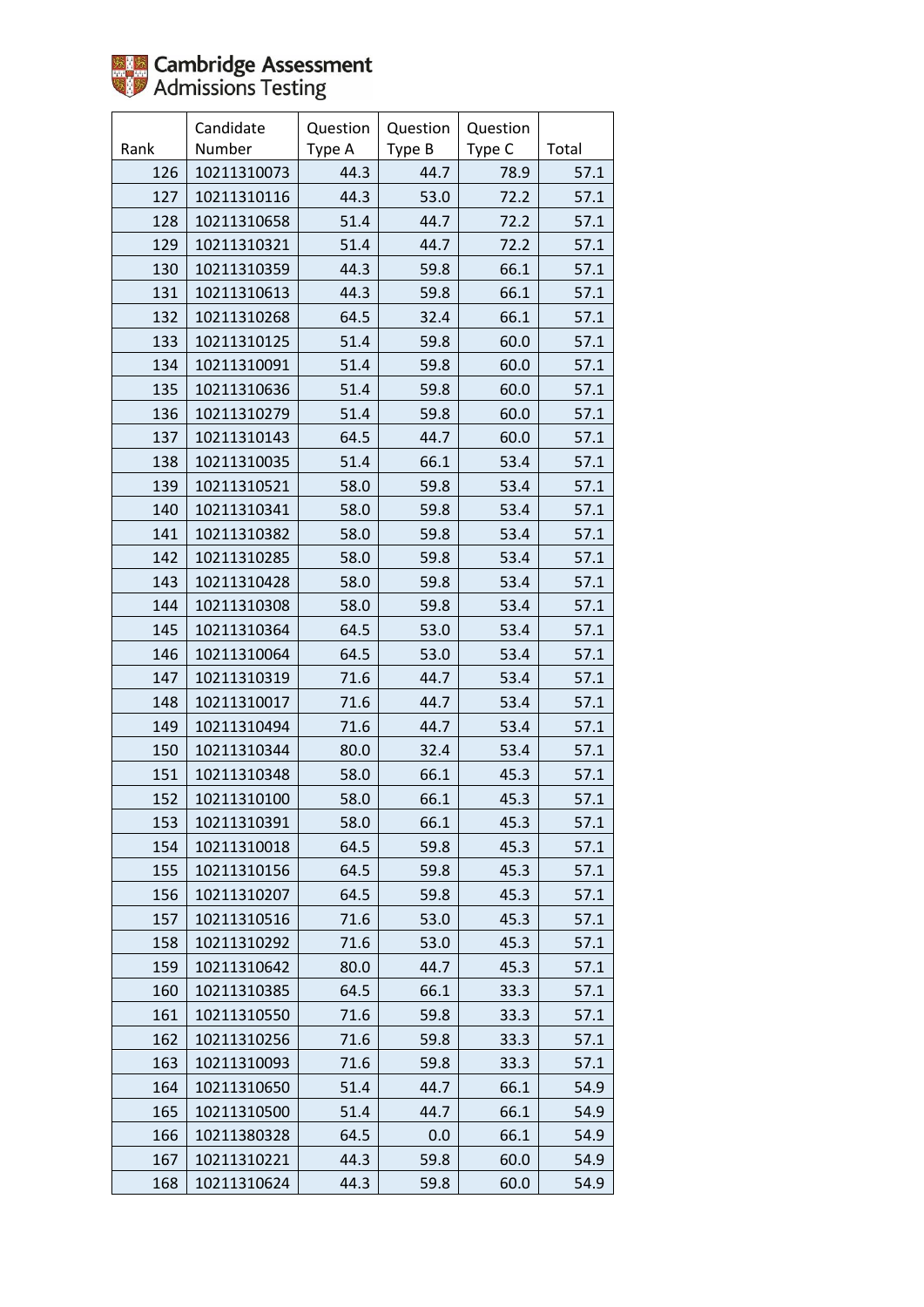

|      | Candidate   | Question | Question | Question |       |
|------|-------------|----------|----------|----------|-------|
| Rank | Number      | Type A   | Type B   | Type C   | Total |
| 169  | 10211310171 | 44.3     | 59.8     | 60.0     | 54.9  |
| 170  | 10211310415 | 51.4     | 53.0     | 60.0     | 54.9  |
| 171  | 10211310051 | 51.4     | 53.0     | 60.0     | 54.9  |
| 172  | 10211310183 | 58.0     | 44.7     | 60.0     | 54.9  |
| 173  | 10211310306 | 58.0     | 44.7     | 60.0     | 54.9  |
| 174  | 10211310606 | 58.0     | 44.7     | 60.0     | 54.9  |
| 175  | 10211310374 | 58.0     | 44.7     | 60.0     | 54.9  |
| 176  | 10211310052 | 58.0     | 44.7     | 60.0     | 54.9  |
| 177  | 10211310539 | 58.0     | 44.7     | 60.0     | 54.9  |
| 178  | 10211310375 | 58.0     | 44.7     | 60.0     | 54.9  |
| 179  | 10211310205 | 58.0     | 44.7     | 60.0     | 54.9  |
| 180  | 10211310282 | 44.3     | 66.1     | 53.4     | 54.9  |
| 181  | 10211310587 | 44.3     | 66.1     | 53.4     | 54.9  |
| 182  | 10211310211 | 44.3     | 66.1     | 53.4     | 54.9  |
| 183  | 10211310280 | 51.4     | 59.8     | 53.4     | 54.9  |
| 184  | 10211310678 | 51.4     | 59.8     | 53.4     | 54.9  |
| 185  | 10211310577 | 58.0     | 53.0     | 53.4     | 54.9  |
| 186  | 10211310473 | 58.0     | 53.0     | 53.4     | 54.9  |
| 187  | 10211310016 | 64.5     | 44.7     | 53.4     | 54.9  |
| 188  | 10211310485 | 71.6     | 32.4     | 53.4     | 54.9  |
| 189  | 10211310220 | 44.3     | 72.5     | 45.3     | 54.9  |
| 190  | 10211310118 | 51.4     | 66.1     | 45.3     | 54.9  |
| 191  | 10211310180 | 51.4     | 66.1     | 45.3     | 54.9  |
| 192  | 10211310611 | 51.4     | 66.1     | 45.3     | 54.9  |
| 193  | 10211310228 | 58.0     | 59.8     | 45.3     | 54.9  |
| 194  | 10211310179 | 58.0     | 59.8     | 45.3     | 54.9  |
| 195  | 10211310043 | 58.0     | 59.8     | 45.3     | 54.9  |
| 196  | 10211310099 | 58.0     | 59.8     | 45.3     | 54.9  |
| 197  | 10211310044 | 64.5     | 53.0     | 45.3     | 54.9  |
| 198  | 10211310007 | 64.5     | 53.0     | 45.3     | 54.9  |
| 199  | 10211310246 | 64.5     | 53.0     | 45.3     | 54.9  |
| 200  | 10211310248 | 58.0     | 66.1     | 33.3     | 54.9  |
| 201  | 10211310297 | 71.6     | 53.0     | 33.3     | 54.9  |
| 202  | 10211310599 | 64.5     | 66.1     | 0.0      | 54.9  |
| 203  | 10211310223 | 64.5     | 66.1     | 0.0      | 54.9  |
| 204  | 10211310258 | 35.8     | 53.0     | 66.1     | 52.6  |
| 205  | 10211310674 | 51.4     | 32.4     | 66.1     | 52.6  |
| 206  | 10211310601 | 35.8     | 59.8     | 60.0     | 52.6  |
| 207  | 10211310241 | 44.3     | 53.0     | 60.0     | 52.6  |
| 208  | 10211310148 | 44.3     | 53.0     | 60.0     | 52.6  |
| 209  | 10211310109 | 44.3     | 53.0     | 60.0     | 52.6  |
| 210  | 10211310122 | 44.3     | 53.0     | 60.0     | 52.6  |
| 211  | 10211310413 | 51.4     | 44.7     | 60.0     | 52.6  |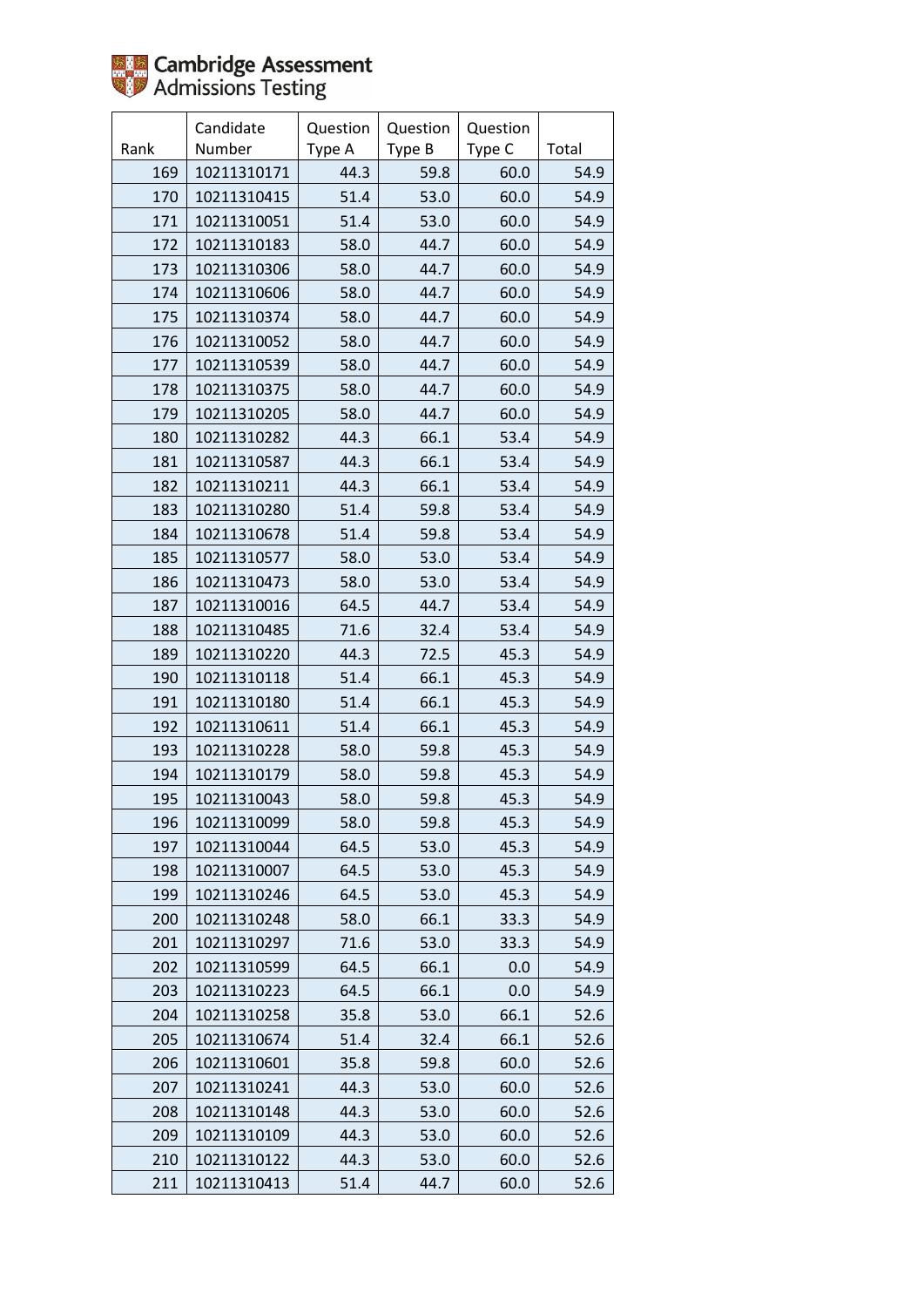

|      | Candidate   | Question | Question | Question |       |
|------|-------------|----------|----------|----------|-------|
| Rank | Number      | Type A   | Type B   | Type C   | Total |
| 212  | 10211310496 | 51.4     | 44.7     | 60.0     | 52.6  |
| 213  | 10211310507 | 51.4     | 44.7     | 60.0     | 52.6  |
| 214  | 10211310014 | 51.4     | 44.7     | 60.0     | 52.6  |
| 215  | 10211310468 | 58.0     | 32.4     | 60.0     | 52.6  |
| 216  | 10211310392 | 58.0     | 32.4     | 60.0     | 52.6  |
| 217  | 10211310433 | 58.0     | 32.4     | 60.0     | 52.6  |
| 218  | 10211310166 | 35.8     | 66.1     | 53.4     | 52.6  |
| 219  | 10211310050 | 44.3     | 59.8     | 53.4     | 52.6  |
| 220  | 10211310030 | 44.3     | 59.8     | 53.4     | 52.6  |
| 221  | 10211310238 | 44.3     | 59.8     | 53.4     | 52.6  |
| 222  | 10211310668 | 44.3     | 59.8     | 53.4     | 52.6  |
| 223  | 10211310497 | 44.3     | 59.8     | 53.4     | 52.6  |
| 224  | 10211310069 | 44.3     | 59.8     | 53.4     | 52.6  |
| 225  | 10211310144 | 44.3     | 59.8     | 53.4     | 52.6  |
| 226  | 10211310253 | 51.4     | 53.0     | 53.4     | 52.6  |
| 227  | 10211310326 | 51.4     | 53.0     | 53.4     | 52.6  |
| 228  | 10211310098 | 51.4     | 53.0     | 53.4     | 52.6  |
| 229  | 10211310287 | 51.4     | 53.0     | 53.4     | 52.6  |
| 230  | 10211310411 | 51.4     | 53.0     | 53.4     | 52.6  |
| 231  | 10211310405 | 51.4     | 53.0     | 53.4     | 52.6  |
| 232  | 10211310604 | 51.4     | 53.0     | 53.4     | 52.6  |
| 233  | 10211310681 | 51.4     | 53.0     | 53.4     | 52.6  |
| 234  | 10211310536 | 51.4     | 53.0     | 53.4     | 52.6  |
| 235  | 10211310343 | 51.4     | 53.0     | 53.4     | 52.6  |
| 236  | 10211310161 | 58.0     | 44.7     | 53.4     | 52.6  |
| 237  | 10211310600 | 58.0     | 44.7     | 53.4     | 52.6  |
| 238  | 10211310456 | 58.0     | 44.7     | 53.4     | 52.6  |
| 239  | 10211310310 | 58.0     | 44.7     | 53.4     | 52.6  |
| 240  | 10211310566 | 58.0     | 44.7     | 53.4     | 52.6  |
| 241  | 10211310214 | 58.0     | 44.7     | 53.4     | 52.6  |
| 242  | 10211310531 | 58.0     | 44.7     | 53.4     | 52.6  |
| 243  | 10211310101 | 64.5     | 32.4     | 53.4     | 52.6  |
| 244  | 10211310396 | 64.5     | 32.4     | 53.4     | 52.6  |
| 245  | 10211310511 | 64.5     | 32.4     | 53.4     | 52.6  |
| 246  | 10211310019 | 64.5     | 32.4     | 53.4     | 52.6  |
| 247  | 10211310158 | 44.3     | 66.1     | 45.3     | 52.6  |
| 248  | 10211310264 | 58.0     | 53.0     | 45.3     | 52.6  |
| 249  | 10211310222 | 58.0     | 53.0     | 45.3     | 52.6  |
| 250  | 10211310700 | 58.0     | 53.0     | 45.3     | 52.6  |
| 251  | 10211310056 | 58.0     | 53.0     | 45.3     | 52.6  |
| 252  | 10211310608 | 58.0     | 53.0     | 45.3     | 52.6  |
| 253  | 10211310367 | 64.5     | 44.7     | 45.3     | 52.6  |
| 254  | 10211310141 | 64.5     | 44.7     | 45.3     | 52.6  |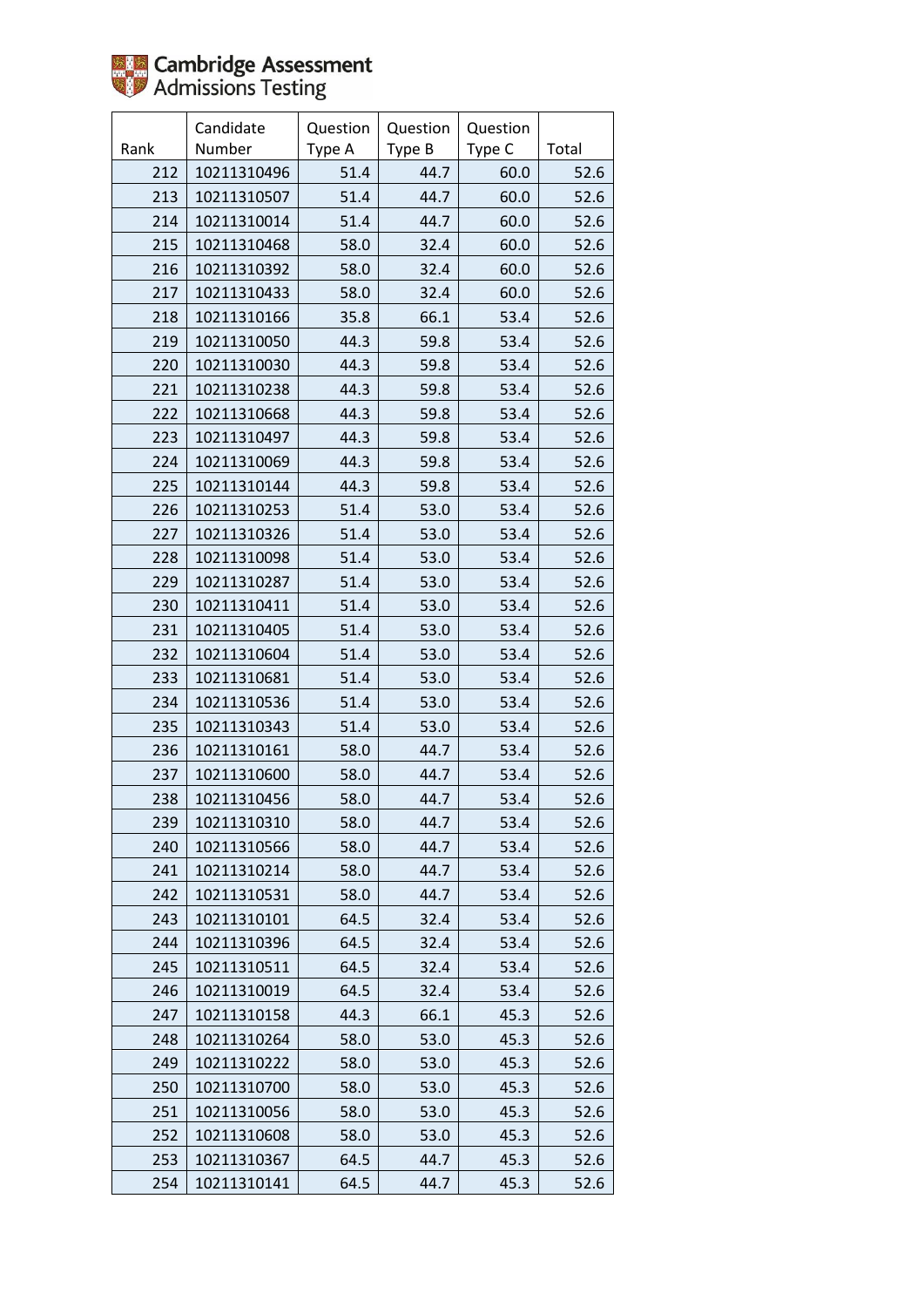

|      | Candidate   | Question | Question | Question |       |
|------|-------------|----------|----------|----------|-------|
| Rank | Number      | Type A   | Type B   | Type C   | Total |
| 255  | 10211310170 | 64.5     | 44.7     | 45.3     | 52.6  |
| 256  | 10211310252 | 58.0     | 59.8     | 33.3     | 52.6  |
| 257  | 10211310331 | 64.5     | 53.0     | 33.3     | 52.6  |
| 258  | 10211310303 | 64.5     | 53.0     | 33.3     | 52.6  |
| 259  | 10211310424 | 64.5     | 53.0     | 33.3     | 52.6  |
| 260  | 10211310435 | 51.4     | 72.5     | 0.0      | 52.6  |
| 261  | 10211310010 | 35.8     | 32.4     | 72.2     | 50.1  |
| 262  | 10211310038 | 35.8     | 44.7     | 66.1     | 50.1  |
| 263  | 10211310105 | 35.8     | 44.7     | 66.1     | 50.1  |
| 264  | 10211310365 | 44.3     | 32.4     | 66.1     | 50.1  |
| 265  | 10211310649 | 44.3     | 32.4     | 66.1     | 50.1  |
| 266  | 10211310225 | 0.0      | 66.1     | 60.0     | 50.1  |
| 267  | 10211310191 | 35.8     | 53.0     | 60.0     | 50.1  |
| 268  | 10211310626 | 35.8     | 53.0     | 60.0     | 50.1  |
| 269  | 10211310442 | 44.3     | 44.7     | 60.0     | 50.1  |
| 270  | 10211310077 | 44.3     | 44.7     | 60.0     | 50.1  |
| 271  | 10211310187 | 44.3     | 44.7     | 60.0     | 50.1  |
| 272  | 10211310349 | 44.3     | 44.7     | 60.0     | 50.1  |
| 273  | 10211310041 | 44.3     | 44.7     | 60.0     | 50.1  |
| 274  | 10211310638 | 51.4     | 32.4     | 60.0     | 50.1  |
| 275  | 10211310261 | 51.4     | 32.4     | 60.0     | 50.1  |
| 276  | 10211310615 | 51.4     | 32.4     | 60.0     | 50.1  |
| 277  | 10211310472 | 58.0     | 0.0      | 60.0     | 50.1  |
| 278  | 10211310654 | 44.3     | 53.0     | 53.4     | 50.1  |
| 279  | 10211310188 | 44.3     | 53.0     | 53.4     | 50.1  |
| 280  | 10211310137 | 44.3     | 53.0     | 53.4     | 50.1  |
| 281  | 10211310203 | 44.3     | 53.0     | 53.4     | 50.1  |
| 282  | 10211310448 | 44.3     | 53.0     | 53.4     | 50.1  |
| 283  | 10211310226 | 44.3     | 53.0     | 53.4     | 50.1  |
| 284  | 10211310388 | 44.3     | 53.0     | 53.4     | 50.1  |
| 285  | 10211310716 | 44.3     | 53.0     | 53.4     | 50.1  |
| 286  | 10211310541 | 51.4     | 44.7     | 53.4     | 50.1  |
| 287  | 10211310444 | 51.4     | 44.7     | 53.4     | 50.1  |
| 288  | 10211310020 | 51.4     | 44.7     | 53.4     | 50.1  |
| 289  | 10211310522 | 51.4     | 44.7     | 53.4     | 50.1  |
| 290  | 10211310257 | 51.4     | 44.7     | 53.4     | 50.1  |
| 291  | 10211310451 | 51.4     | 44.7     | 53.4     | 50.1  |
| 292  | 10211310004 | 51.4     | 44.7     | 53.4     | 50.1  |
| 293  | 10211310275 | 58.0     | 32.4     | 53.4     | 50.1  |
| 294  | 10211310146 | 58.0     | 32.4     | 53.4     | 50.1  |
| 295  | 10211310437 | 58.0     | 32.4     | 53.4     | 50.1  |
| 296  | 10211310694 | 58.0     | 32.4     | 53.4     | 50.1  |
| 297  | 10211310478 | 58.0     | 32.4     | 53.4     | 50.1  |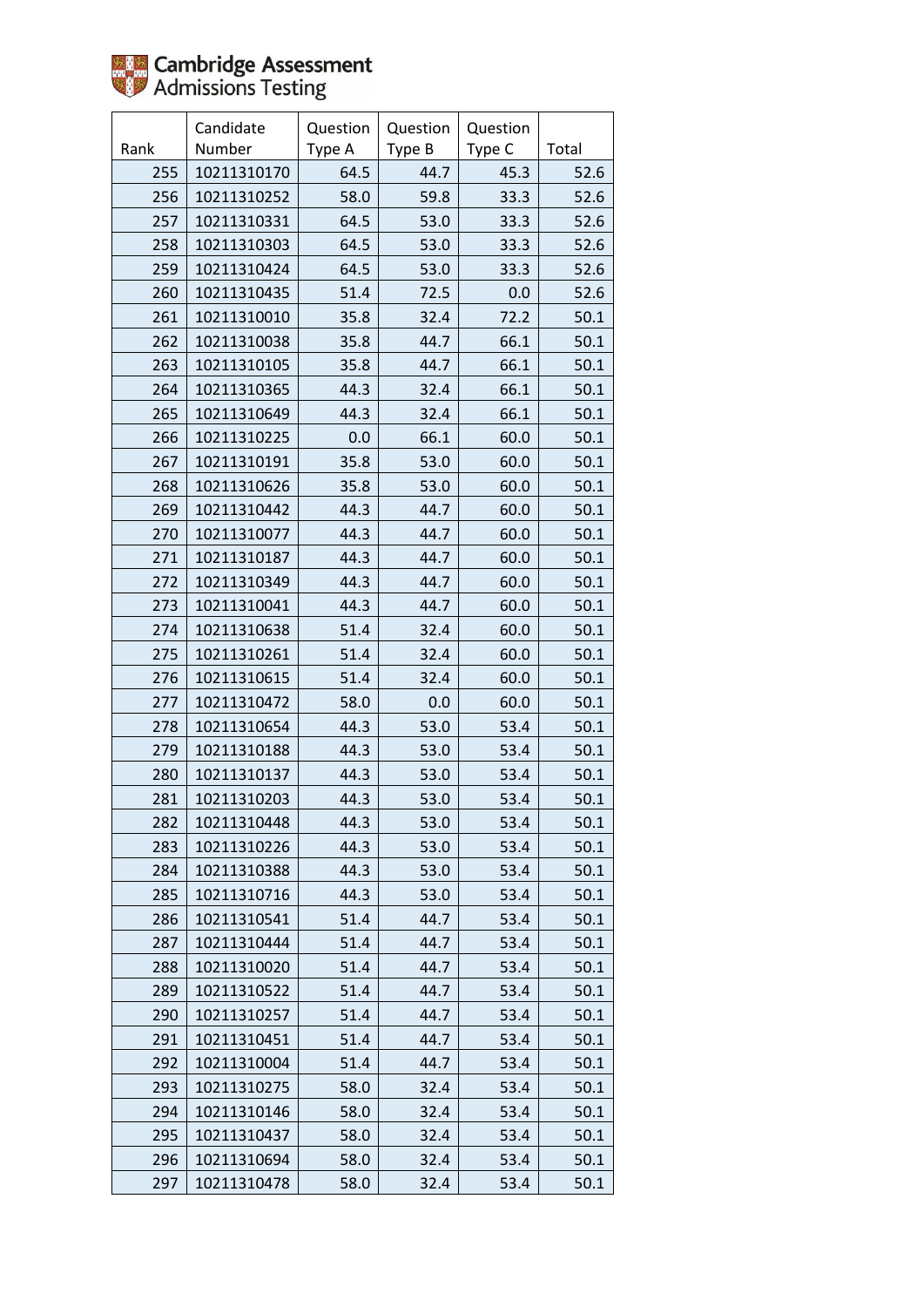

|      | Candidate   | Question | Question | Question |       |
|------|-------------|----------|----------|----------|-------|
| Rank | Number      | Type A   | Type B   | Type C   | Total |
| 298  | 10211310092 | 64.5     | 0.0      | 53.4     | 50.1  |
| 299  | 10211310353 | 44.3     | 59.8     | 45.3     | 50.1  |
| 300  | 10211310201 | 44.3     | 59.8     | 45.3     | 50.1  |
| 301  | 10211310204 | 44.3     | 59.8     | 45.3     | 50.1  |
| 302  | 10211310274 | 51.4     | 53.0     | 45.3     | 50.1  |
| 303  | 10211310356 | 51.4     | 53.0     | 45.3     | 50.1  |
| 304  | 10211310360 | 51.4     | 53.0     | 45.3     | 50.1  |
| 305  | 10211310196 | 51.4     | 53.0     | 45.3     | 50.1  |
| 306  | 10211310440 | 51.4     | 53.0     | 45.3     | 50.1  |
| 307  | 10211310420 | 51.4     | 53.0     | 45.3     | 50.1  |
| 308  | 10211310684 | 51.4     | 53.0     | 45.3     | 50.1  |
| 309  | 10211310583 | 51.4     | 53.0     | 45.3     | 50.1  |
| 310  | 10211310557 | 58.0     | 44.7     | 45.3     | 50.1  |
| 311  | 10211310462 | 58.0     | 44.7     | 45.3     | 50.1  |
| 312  | 10211310534 | 58.0     | 44.7     | 45.3     | 50.1  |
| 313  | 10211310301 | 58.0     | 44.7     | 45.3     | 50.1  |
| 314  | 10211310612 | 44.3     | 66.1     | 33.3     | 50.1  |
| 315  | 10211310571 | 51.4     | 59.8     | 33.3     | 50.1  |
| 316  | 10211310436 | 51.4     | 59.8     | 33.3     | 50.1  |
| 317  | 10211310150 | 51.4     | 59.8     | 33.3     | 50.1  |
| 318  | 10211310298 | 51.4     | 59.8     | 33.3     | 50.1  |
| 319  | 10211310063 | 51.4     | 59.8     | 33.3     | 50.1  |
| 320  | 10211310715 | 58.0     | 53.0     | 33.3     | 50.1  |
| 321  | 10211310567 | 58.0     | 53.0     | 33.3     | 50.1  |
| 322  | 10211310318 | 58.0     | 53.0     | 33.3     | 50.1  |
| 323  | 10211310255 | 58.0     | 53.0     | 33.3     | 50.1  |
| 324  | 10211310216 | 71.6     | 32.4     | 33.3     | 50.1  |
| 325  | 10211310269 | 71.6     | 32.4     | 33.3     | 50.1  |
| 326  | 10211310229 | 44.3     | 72.5     | 0.0      | 50.1  |
| 327  | 10211310692 | 0.0      | 44.7     | 72.2     | 47.5  |
| 328  | 10211310110 | 23.2     | 32.4     | 72.2     | 47.5  |
| 329  | 10211310119 | 23.2     | 44.7     | 66.1     | 47.5  |
| 330  | 10211310304 | 35.8     | 32.4     | 66.1     | 47.5  |
| 331  | 10211310544 | 35.8     | 32.4     | 66.1     | 47.5  |
| 332  | 10211310680 | 44.3     | 0.0      | 66.1     | 47.5  |
| 333  | 10211310656 | 23.2     | 53.0     | 60.0     | 47.5  |
| 334  | 10211310361 | 23.2     | 53.0     | 60.0     | 47.5  |
| 335  | 10211310525 | 35.8     | 44.7     | 60.0     | 47.5  |
| 336  | 10211310266 | 44.3     | 32.4     | 60.0     | 47.5  |
| 337  | 10211310042 | 44.3     | 32.4     | 60.0     | 47.5  |
| 338  | 10211310416 | 44.3     | 32.4     | 60.0     | 47.5  |
| 339  | 10211310046 | 44.3     | 32.4     | 60.0     | 47.5  |
| 340  | 10211310446 | 44.3     | 32.4     | 60.0     | 47.5  |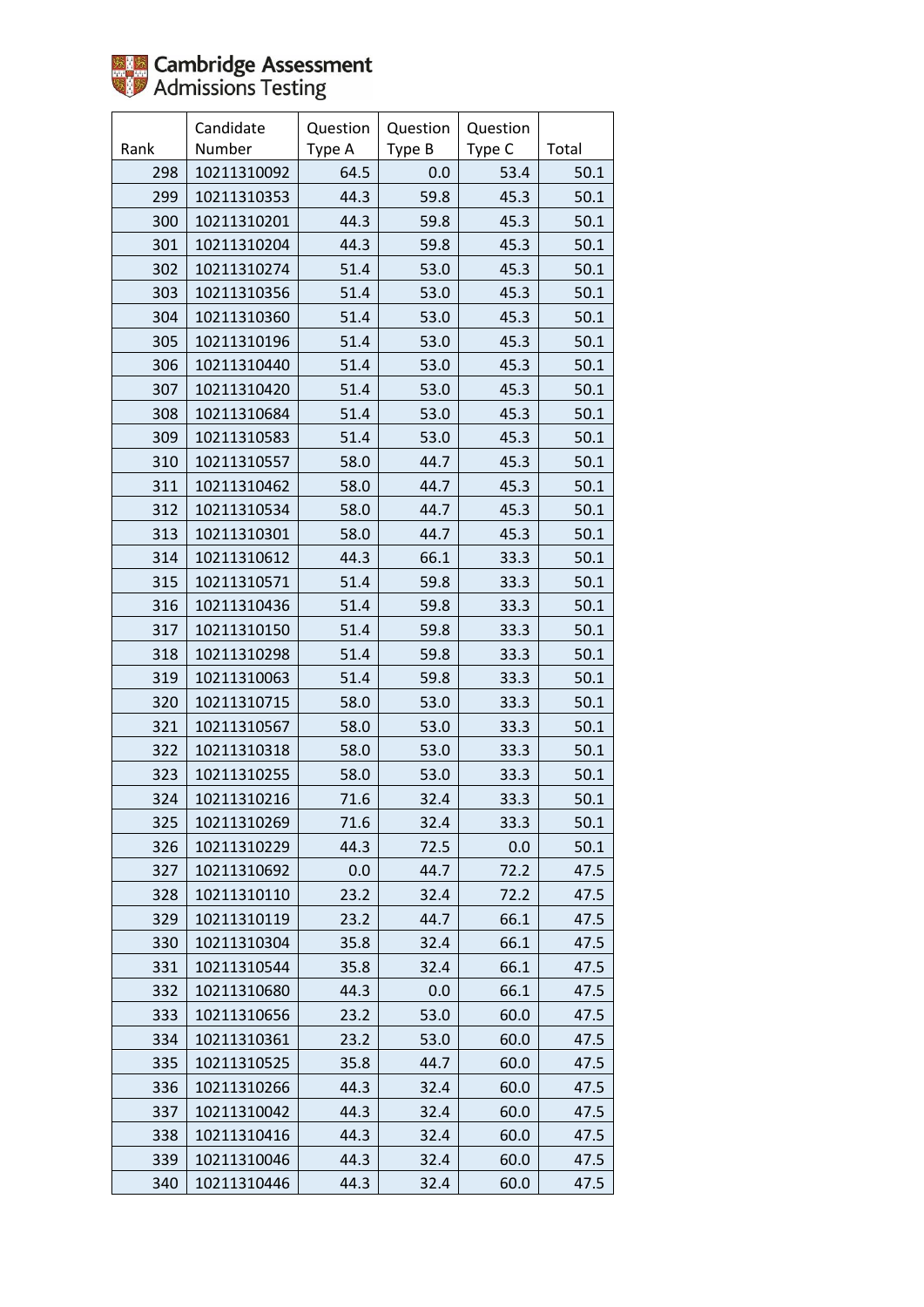

|      | Candidate   | Question | Question | Question |       |
|------|-------------|----------|----------|----------|-------|
| Rank | Number      | Type A   | Type B   | Type C   | Total |
| 341  | 10211310210 | 23.2     | 59.8     | 53.4     | 47.5  |
| 342  | 10211310431 | 35.8     | 53.0     | 53.4     | 47.5  |
| 343  | 10211310644 | 35.8     | 53.0     | 53.4     | 47.5  |
| 344  | 10211310454 | 35.8     | 53.0     | 53.4     | 47.5  |
| 345  | 10211310243 | 35.8     | 53.0     | 53.4     | 47.5  |
| 346  | 10211310152 | 35.8     | 53.0     | 53.4     | 47.5  |
| 347  | 10211310520 | 35.8     | 53.0     | 53.4     | 47.5  |
| 348  | 10211310386 | 44.3     | 44.7     | 53.4     | 47.5  |
| 349  | 10211310314 | 44.3     | 44.7     | 53.4     | 47.5  |
| 350  | 10211310676 | 44.3     | 44.7     | 53.4     | 47.5  |
| 351  | 10211310294 | 44.3     | 44.7     | 53.4     | 47.5  |
| 352  | 10211310350 | 44.3     | 44.7     | 53.4     | 47.5  |
| 353  | 10211310422 | 44.3     | 44.7     | 53.4     | 47.5  |
| 354  | 10211310439 | 44.3     | 44.7     | 53.4     | 47.5  |
| 355  | 10211310029 | 44.3     | 44.7     | 53.4     | 47.5  |
| 356  | 10211310352 | 44.3     | 44.7     | 53.4     | 47.5  |
| 357  | 10211310249 | 44.3     | 44.7     | 53.4     | 47.5  |
| 358  | 10211310488 | 51.4     | 32.4     | 53.4     | 47.5  |
| 359  | 10211310322 | 51.4     | 32.4     | 53.4     | 47.5  |
| 360  | 10211310409 | 35.8     | 59.8     | 45.3     | 47.5  |
| 361  | 10211310569 | 44.3     | 53.0     | 45.3     | 47.5  |
| 362  | 10211310708 | 44.3     | 53.0     | 45.3     | 47.5  |
| 363  | 10211310686 | 44.3     | 53.0     | 45.3     | 47.5  |
| 364  | 10211310471 | 44.3     | 53.0     | 45.3     | 47.5  |
| 365  | 10211310399 | 44.3     | 53.0     | 45.3     | 47.5  |
| 366  | 10211310337 | 44.3     | 53.0     | 45.3     | 47.5  |
| 367  | 10211310554 | 44.3     | 53.0     | 45.3     | 47.5  |
| 368  | 10211310682 | 44.3     | 53.0     | 45.3     | 47.5  |
| 369  | 10211310590 | 51.4     | 44.7     | 45.3     | 47.5  |
| 370  | 10211310499 | 51.4     | 44.7     | 45.3     | 47.5  |
| 371  | 10211310423 | 51.4     | 44.7     | 45.3     | 47.5  |
| 372  | 10211310402 | 58.0     | 32.4     | 45.3     | 47.5  |
| 373  | 10211310430 | 58.0     | 32.4     | 45.3     | 47.5  |
| 374  | 10211310679 | 58.0     | 32.4     | 45.3     | 47.5  |
| 375  | 10211310568 | 58.0     | 32.4     | 45.3     | 47.5  |
| 376  | 10211310529 | 58.0     | 32.4     | 45.3     | 47.5  |
| 377  | 10211310710 | 44.3     | 59.8     | 33.3     | 47.5  |
| 378  | 10211310659 | 44.3     | 59.8     | 33.3     | 47.5  |
| 379  | 10211310438 | 44.3     | 59.8     | 33.3     | 47.5  |
| 380  | 10211310190 | 51.4     | 53.0     | 33.3     | 47.5  |
| 381  | 10211310084 | 51.4     | 53.0     | 33.3     | 47.5  |
| 382  | 10211310135 | 51.4     | 53.0     | 33.3     | 47.5  |
| 383  | 10211310540 | 51.4     | 53.0     | 33.3     | 47.5  |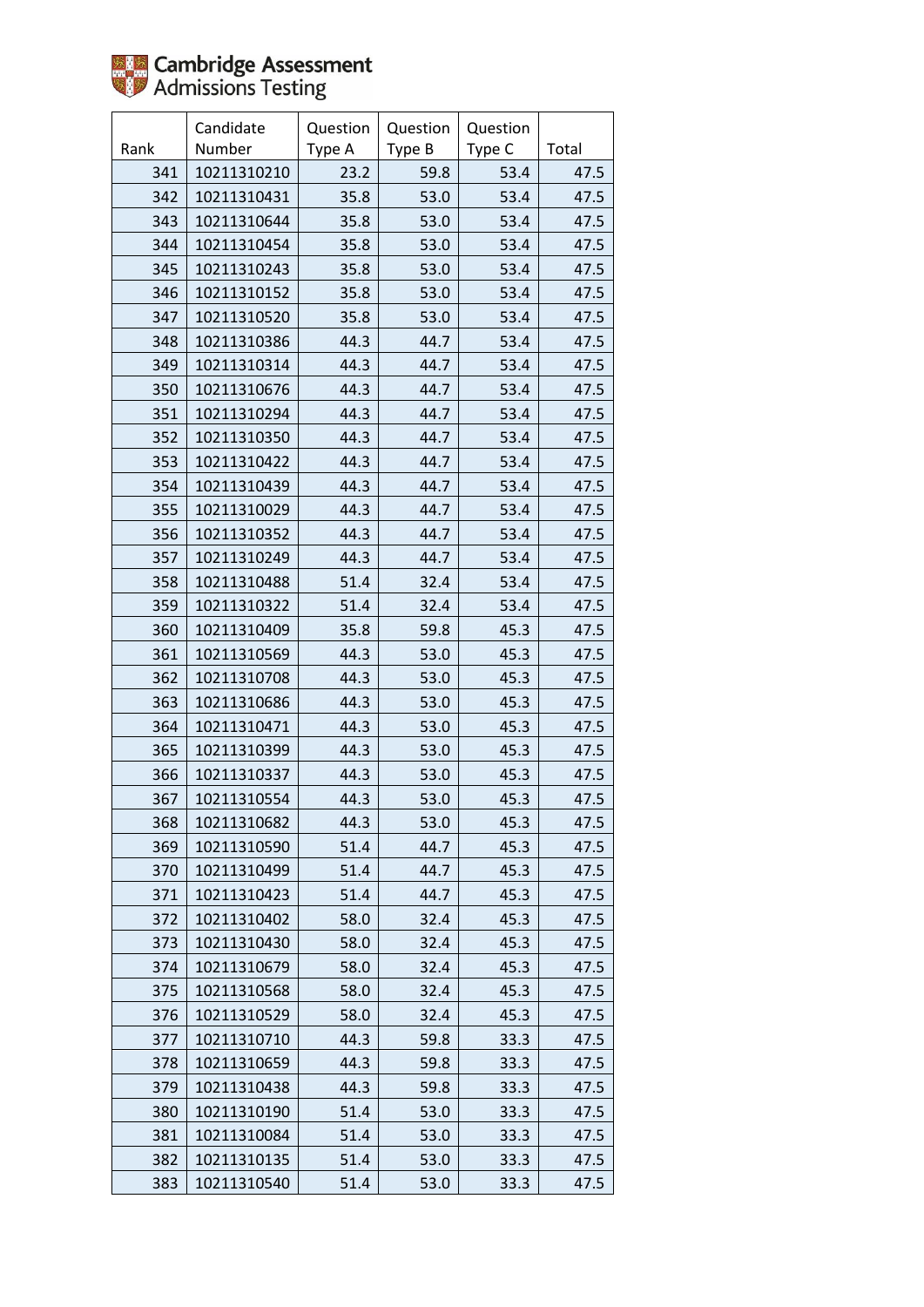

|      | Candidate   | Question | Question | Question |       |
|------|-------------|----------|----------|----------|-------|
| Rank | Number      | Type A   | Type B   | Type C   | Total |
| 384  | 10211310124 | 51.4     | 53.0     | 33.3     | 47.5  |
| 385  | 10211310373 | 51.4     | 53.0     | 33.3     | 47.5  |
| 386  | 10211310401 | 51.4     | 53.0     | 33.3     | 47.5  |
| 387  | 10211310295 | 51.4     | 53.0     | 33.3     | 47.5  |
| 388  | 10211380045 | 51.4     | 53.0     | 33.3     | 47.5  |
| 389  | 10211310643 | 58.0     | 44.7     | 33.3     | 47.5  |
| 390  | 10211310637 | 58.0     | 44.7     | 33.3     | 47.5  |
| 391  | 10211310630 | 58.0     | 44.7     | 33.3     | 47.5  |
| 392  | 10211310126 | 58.0     | 44.7     | 33.3     | 47.5  |
| 393  | 10211310447 | 58.0     | 44.7     | 33.3     | 47.5  |
| 394  | 10211310296 | 64.5     | 32.4     | 33.3     | 47.5  |
| 395  | 10211310449 | 71.6     | 0.0      | 33.3     | 47.5  |
| 396  | 10211310519 | 44.3     | 66.1     | 0.0      | 47.5  |
| 397  | 10211310487 | 51.4     | 59.8     | 0.0      | 47.5  |
| 398  | 10211310236 | 51.4     | 59.8     | 0.0      | 47.5  |
| 399  | 10211310383 | 23.2     | 32.4     | 66.1     | 44.7  |
| 400  | 10211310465 | 23.2     | 44.7     | 60.0     | 44.7  |
| 401  | 10211310393 | 23.2     | 44.7     | 60.0     | 44.7  |
| 402  | 10211310087 | 23.2     | 44.7     | 60.0     | 44.7  |
| 403  | 10211310625 | 35.8     | 32.4     | 60.0     | 44.7  |
| 404  | 10211310339 | 35.8     | 32.4     | 60.0     | 44.7  |
| 405  | 10211310165 | 35.8     | 32.4     | 60.0     | 44.7  |
| 406  | 10211310078 | 35.8     | 32.4     | 60.0     | 44.7  |
| 407  | 10211310145 | 44.3     | 0.0      | 60.0     | 44.7  |
| 408  | 10211310260 | 23.2     | 53.0     | 53.4     | 44.7  |
| 409  | 10211310039 | 23.2     | 53.0     | 53.4     | 44.7  |
| 410  | 10211310523 | 23.2     | 53.0     | 53.4     | 44.7  |
| 411  | 10211310313 | 23.2     | 53.0     | 53.4     | 44.7  |
| 412  | 10211310661 | 35.8     | 44.7     | 53.4     | 44.7  |
| 413  | 10211310666 | 35.8     | 44.7     | 53.4     | 44.7  |
| 414  | 10211310067 | 35.8     | 44.7     | 53.4     | 44.7  |
| 415  | 10211310155 | 35.8     | 44.7     | 53.4     | 44.7  |
| 416  | 10211310558 | 35.8     | 44.7     | 53.4     | 44.7  |
| 417  | 10211310366 | 35.8     | 44.7     | 53.4     | 44.7  |
| 418  | 10211310237 | 35.8     | 44.7     | 53.4     | 44.7  |
| 419  | 10211310696 | 44.3     | 32.4     | 53.4     | 44.7  |
| 420  | 10211310164 | 44.3     | 32.4     | 53.4     | 44.7  |
| 421  | 10211310720 | 44.3     | 32.4     | 53.4     | 44.7  |
| 422  | 10211310673 | 44.3     | 32.4     | 53.4     | 44.7  |
| 423  | 10211310483 | 44.3     | 32.4     | 53.4     | 44.7  |
| 424  | 10211310623 | 44.3     | 32.4     | 53.4     | 44.7  |
| 425  | 10211310504 | 44.3     | 32.4     | 53.4     | 44.7  |
| 426  | 10211310549 | 44.3     | 32.4     | 53.4     | 44.7  |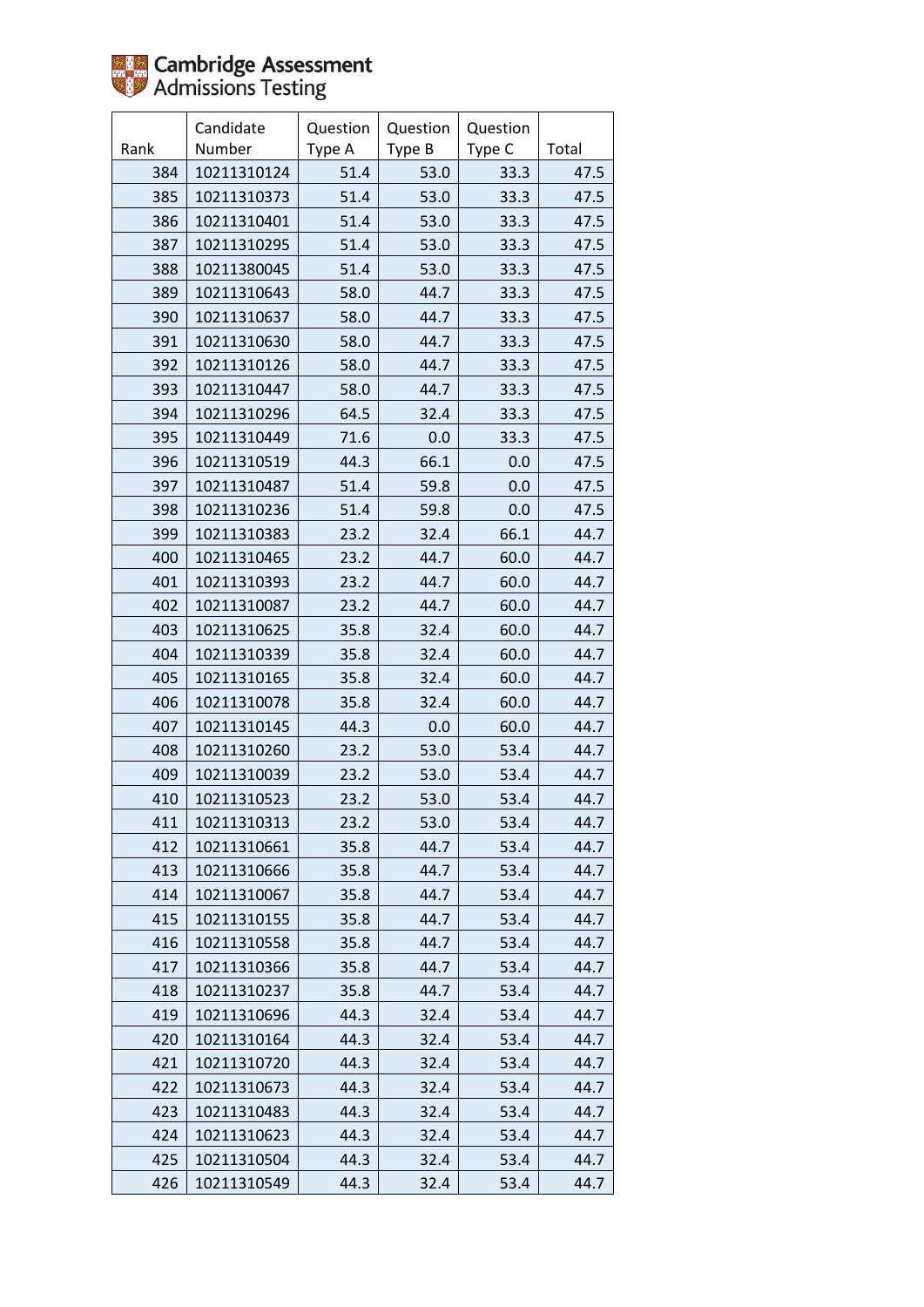

|      | Candidate   | Question | Question | Question |       |
|------|-------------|----------|----------|----------|-------|
| Rank | Number      | Type A   | Type B   | Type C   | Total |
| 427  | 10211310470 | 44.3     | 32.4     | 53.4     | 44.7  |
| 428  | 10211310460 | 23.2     | 59.8     | 45.3     | 44.7  |
| 429  | 10211310005 | 35.8     | 53.0     | 45.3     | 44.7  |
| 430  | 10211310015 | 35.8     | 53.0     | 45.3     | 44.7  |
| 431  | 10211310695 | 35.8     | 53.0     | 45.3     | 44.7  |
| 432  | 10211310635 | 35.8     | 53.0     | 45.3     | 44.7  |
| 433  | 10211310128 | 35.8     | 53.0     | 45.3     | 44.7  |
| 434  | 10211310250 | 35.8     | 53.0     | 45.3     | 44.7  |
| 435  | 10211310271 | 35.8     | 53.0     | 45.3     | 44.7  |
| 436  | 10211310242 | 35.8     | 53.0     | 45.3     | 44.7  |
| 437  | 10211310509 | 44.3     | 44.7     | 45.3     | 44.7  |
| 438  | 10211310594 | 44.3     | 44.7     | 45.3     | 44.7  |
| 439  | 10211310412 | 44.3     | 44.7     | 45.3     | 44.7  |
| 440  | 10211310397 | 44.3     | 44.7     | 45.3     | 44.7  |
| 441  | 10211310561 | 44.3     | 44.7     | 45.3     | 44.7  |
| 442  | 10211310212 | 44.3     | 44.7     | 45.3     | 44.7  |
| 443  | 10211310239 | 44.3     | 44.7     | 45.3     | 44.7  |
| 444  | 10211310307 | 44.3     | 44.7     | 45.3     | 44.7  |
| 445  | 10211310181 | 44.3     | 44.7     | 45.3     | 44.7  |
| 446  | 09211310516 | 44.3     | 44.7     | 45.3     | 44.7  |
| 447  | 10211310240 | 44.3     | 44.7     | 45.3     | 44.7  |
| 448  | 10211310074 | 51.4     | 32.4     | 45.3     | 44.7  |
| 449  | 10211310047 | 51.4     | 32.4     | 45.3     | 44.7  |
| 450  | 10211310406 | 51.4     | 32.4     | 45.3     | 44.7  |
| 451  | 10211310527 | 51.4     | 32.4     | 45.3     | 44.7  |
| 452  | 10211310533 | 51.4     | 32.4     | 45.3     | 44.7  |
| 453  | 10211310445 | 51.4     | 32.4     | 45.3     | 44.7  |
| 454  | 10211310634 | 51.4     | 32.4     | 45.3     | 44.7  |
| 455  | 10211310130 | 51.4     | 32.4     | 45.3     | 44.7  |
| 456  | 10211310095 | 51.4     | 32.4     | 45.3     | 44.7  |
| 457  | 10211310463 | 58.0     | 0.0      | 45.3     | 44.7  |
| 458  | 10211310576 | 35.8     | 59.8     | 33.3     | 44.7  |
| 459  | 10211310417 | 35.8     | 59.8     | 33.3     | 44.7  |
| 460  | 10211310189 | 35.8     | 59.8     | 33.3     | 44.7  |
| 461  | 10211310174 | 35.8     | 59.8     | 33.3     | 44.7  |
| 462  | 10211310027 | 44.3     | 53.0     | 33.3     | 44.7  |
| 463  | 10211310066 | 44.3     | 53.0     | 33.3     | 44.7  |
| 464  | 10211310426 | 44.3     | 53.0     | 33.3     | 44.7  |
| 465  | 10211310193 | 44.3     | 53.0     | 33.3     | 44.7  |
| 466  | 10211310329 | 51.4     | 44.7     | 33.3     | 44.7  |
| 467  | 10211310080 | 51.4     | 44.7     | 33.3     | 44.7  |
| 468  | 10211310293 | 51.4     | 44.7     | 33.3     | 44.7  |
| 469  | 10211310689 | 51.4     | 44.7     | 33.3     | 44.7  |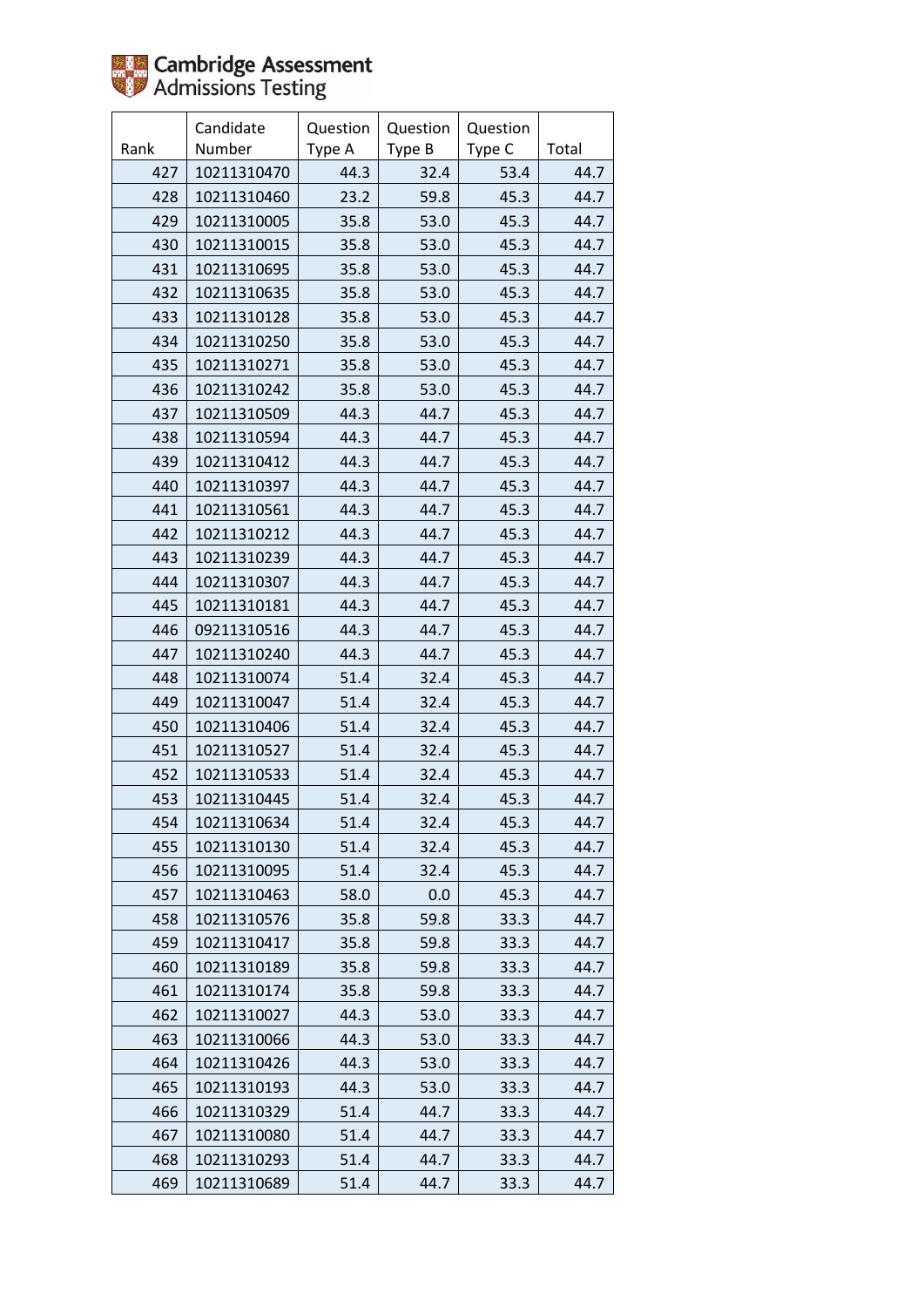

|      | Candidate   | Question | Question | Question |       |
|------|-------------|----------|----------|----------|-------|
| Rank | Number      | Type A   | Type B   | Type C   | Total |
| 470  | 10211310003 | 51.4     | 44.7     | 33.3     | 44.7  |
| 471  | 10211380380 | 58.0     | 32.4     | 33.3     | 44.7  |
| 472  | 10211310224 | 64.5     | 0.0      | 33.3     | 44.7  |
| 473  | 10211310548 | 58.0     | 44.7     | 0.0      | 44.7  |
| 474  | 10211310198 | 58.0     | 44.7     | 0.0      | 44.7  |
| 475  | 10211310379 | 35.8     | 0.0      | 60.0     | 41.7  |
| 476  | 10211310021 | 0.0      | 53.0     | 53.4     | 41.7  |
| 477  | 10211310338 | 23.2     | 44.7     | 53.4     | 41.7  |
| 478  | 10211310596 | 23.2     | 44.7     | 53.4     | 41.7  |
| 479  | 10211310475 | 23.2     | 44.7     | 53.4     | 41.7  |
| 480  | 10211310425 | 23.2     | 44.7     | 53.4     | 41.7  |
| 481  | 10211310390 | 35.8     | 32.4     | 53.4     | 41.7  |
| 482  | 10211310582 | 35.8     | 32.4     | 53.4     | 41.7  |
| 483  | 10211310562 | 35.8     | 32.4     | 53.4     | 41.7  |
| 484  | 10211310008 | 35.8     | 32.4     | 53.4     | 41.7  |
| 485  | 10211310277 | 35.8     | 32.4     | 53.4     | 41.7  |
| 486  | 10211310665 | 35.8     | 32.4     | 53.4     | 41.7  |
| 487  | 10211310698 | 35.8     | 32.4     | 53.4     | 41.7  |
| 488  | 10211310387 | 44.3     | 0.0      | 53.4     | 41.7  |
| 489  | 10211310231 | 23.2     | 53.0     | 45.3     | 41.7  |
| 490  | 10211310169 | 23.2     | 53.0     | 45.3     | 41.7  |
| 491  | 10211310309 | 23.2     | 53.0     | 45.3     | 41.7  |
| 492  | 10211310617 | 23.2     | 53.0     | 45.3     | 41.7  |
| 493  | 10211310553 | 35.8     | 44.7     | 45.3     | 41.7  |
| 494  | 10211310247 | 35.8     | 44.7     | 45.3     | 41.7  |
| 495  | 10211310532 | 35.8     | 44.7     | 45.3     | 41.7  |
| 496  | 10211310235 | 35.8     | 44.7     | 45.3     | 41.7  |
| 497  | 10211310691 | 35.8     | 44.7     | 45.3     | 41.7  |
| 498  | 10211310675 | 35.8     | 44.7     | 45.3     | 41.7  |
| 499  | 10211310400 | 35.8     | 44.7     | 45.3     | 41.7  |
| 500  | 10211310574 | 35.8     | 44.7     | 45.3     | 41.7  |
| 501  | 10211310335 | 35.8     | 44.7     | 45.3     | 41.7  |
| 502  | 10211310414 | 35.8     | 44.7     | 45.3     | 41.7  |
| 503  | 10211310120 | 35.8     | 44.7     | 45.3     | 41.7  |
| 504  | 10211310031 | 35.8     | 44.7     | 45.3     | 41.7  |
| 505  | 10211310713 | 44.3     | 32.4     | 45.3     | 41.7  |
| 506  | 10211310588 | 44.3     | 32.4     | 45.3     | 41.7  |
| 507  | 10211310232 | 44.3     | 32.4     | 45.3     | 41.7  |
| 508  | 10211310526 | 44.3     | 32.4     | 45.3     | 41.7  |
| 509  | 10211310117 | 44.3     | 32.4     | 45.3     | 41.7  |
| 510  | 10211310528 | 44.3     | 32.4     | 45.3     | 41.7  |
| 511  | 10211310690 | 44.3     | 32.4     | 45.3     | 41.7  |
| 512  | 10211380474 | 44.3     | 32.4     | 45.3     | 41.7  |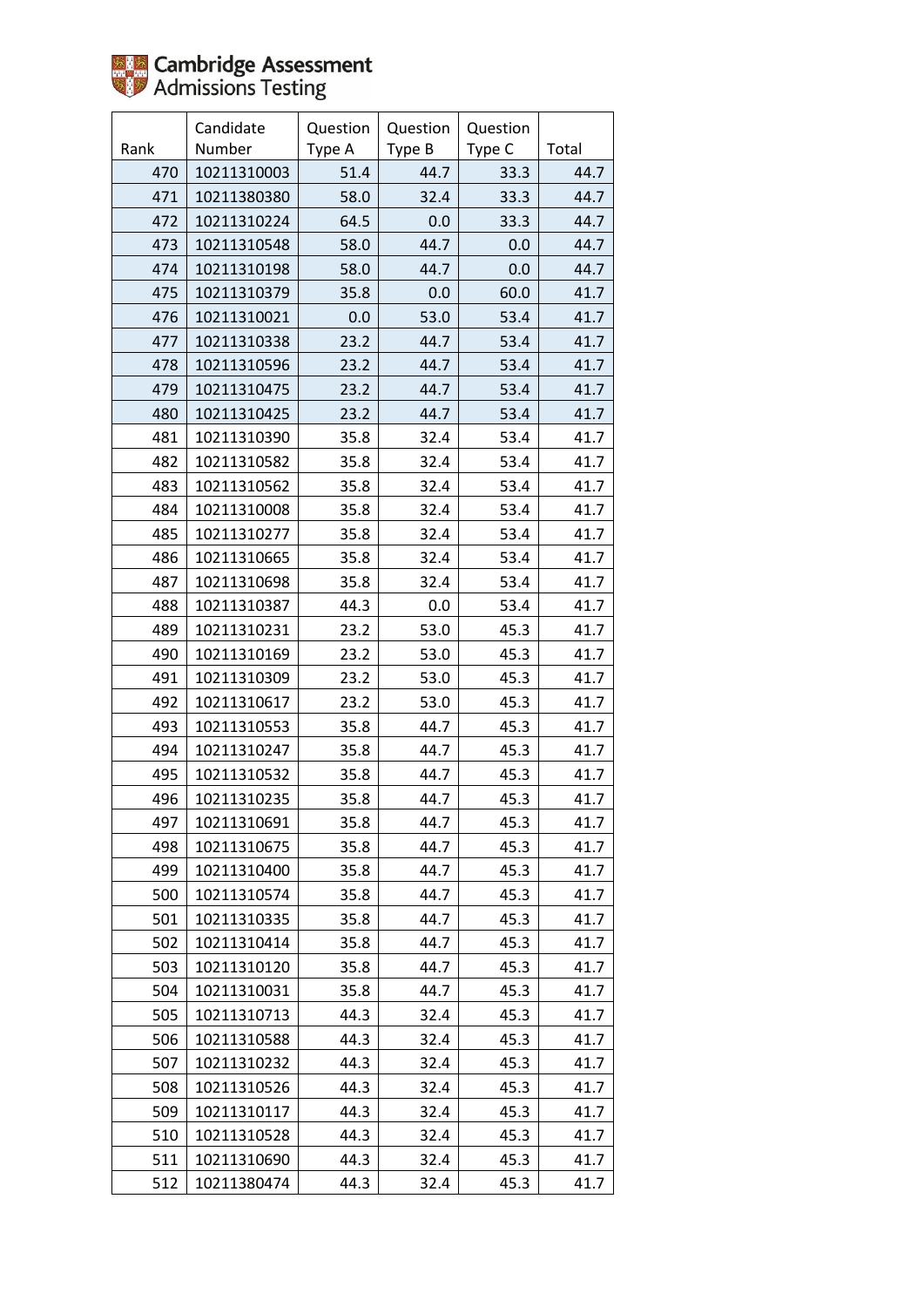|      | Candidate   | Question | Question | Question |       |
|------|-------------|----------|----------|----------|-------|
| Rank | Number      | Type A   | Type B   | Type C   | Total |
| 513  | 10211310006 | 44.3     | 32.4     | 45.3     | 41.7  |
| 514  | 10211310709 | 44.3     | 32.4     | 45.3     | 41.7  |
| 515  | 10211310585 | 44.3     | 32.4     | 45.3     | 41.7  |
| 516  | 10211310058 | 51.4     | 0.0      | 45.3     | 41.7  |
| 517  | 10211310580 | 51.4     | 0.0      | 45.3     | 41.7  |
| 518  | 10211310195 | 51.4     | 0.0      | 45.3     | 41.7  |
| 519  | 10211310631 | 23.2     | 59.8     | 33.3     | 41.7  |
| 520  | 10211310283 | 35.8     | 53.0     | 33.3     | 41.7  |
| 521  | 10211310703 | 35.8     | 53.0     | 33.3     | 41.7  |
| 522  | 10211310009 | 35.8     | 53.0     | 33.3     | 41.7  |
| 523  | 10211310592 | 35.8     | 53.0     | 33.3     | 41.7  |
| 524  | 10211310002 | 44.3     | 44.7     | 33.3     | 41.7  |
| 525  | 10211310464 | 44.3     | 44.7     | 33.3     | 41.7  |
| 526  | 10211310486 | 44.3     | 44.7     | 33.3     | 41.7  |
| 527  | 10211380493 | 44.3     | 44.7     | 33.3     | 41.7  |
| 528  | 10211310114 | 44.3     | 44.7     | 33.3     | 41.7  |
| 529  | 10211310502 | 44.3     | 44.7     | 33.3     | 41.7  |
| 530  | 10211310627 | 44.3     | 44.7     | 33.3     | 41.7  |
| 531  | 10211310538 | 44.3     | 44.7     | 33.3     | 41.7  |
| 532  | 10211310290 | 44.3     | 44.7     | 33.3     | 41.7  |
| 533  | 10211310340 | 51.4     | 32.4     | 33.3     | 41.7  |
| 534  | 10211310581 | 51.4     | 32.4     | 33.3     | 41.7  |
| 535  | 10211310479 | 51.4     | 32.4     | 33.3     | 41.7  |
| 536  | 10211310107 | 51.4     | 32.4     | 33.3     | 41.7  |
| 537  | 10211310480 | 51.4     | 32.4     | 33.3     | 41.7  |
| 538  | 10211310381 | 51.4     | 32.4     | 33.3     | 41.7  |
| 539  | 10211310427 | 51.4     | 32.4     | 33.3     | 41.7  |
| 540  | 10211310286 | 51.4     | 32.4     | 33.3     | 41.7  |
| 541  | 10211310219 | 44.3     | 53.0     | 0.0      | 41.7  |
| 542  | 10211310622 | 44.3     | 53.0     | 0.0      | 41.7  |
| 543  | 10211310701 | 44.3     | 53.0     | 0.0      | 41.7  |
| 544  | 10211310419 | 44.3     | 53.0     | 0.0      | 41.7  |
| 545  | 10211310163 | 51.4     | 44.7     | 0.0      | 41.7  |
| 546  | 10211310289 | 51.4     | 44.7     | 0.0      | 41.7  |
| 547  | 10211310655 | 58.0     | 32.4     | 0.0      | 41.7  |
| 548  | 10211310244 | 23.2     | 0.0      | 60.0     | 38.2  |
| 549  | 10211310200 | $0.0\,$  | 44.7     | 53.4     | 38.2  |
| 550  | 10211310278 | 23.2     | 32.4     | 53.4     | 38.2  |
| 551  | 10211310194 | 23.2     | 32.4     | 53.4     | 38.2  |
| 552  | 10211310593 | 23.2     | 32.4     | 53.4     | 38.2  |
| 553  | 10211310481 | 23.2     | 32.4     | 53.4     | 38.2  |
| 554  | 10211310514 | 23.2     | 32.4     | 53.4     | 38.2  |
| 555  | 10211310452 | 23.2     | 32.4     | 53.4     | 38.2  |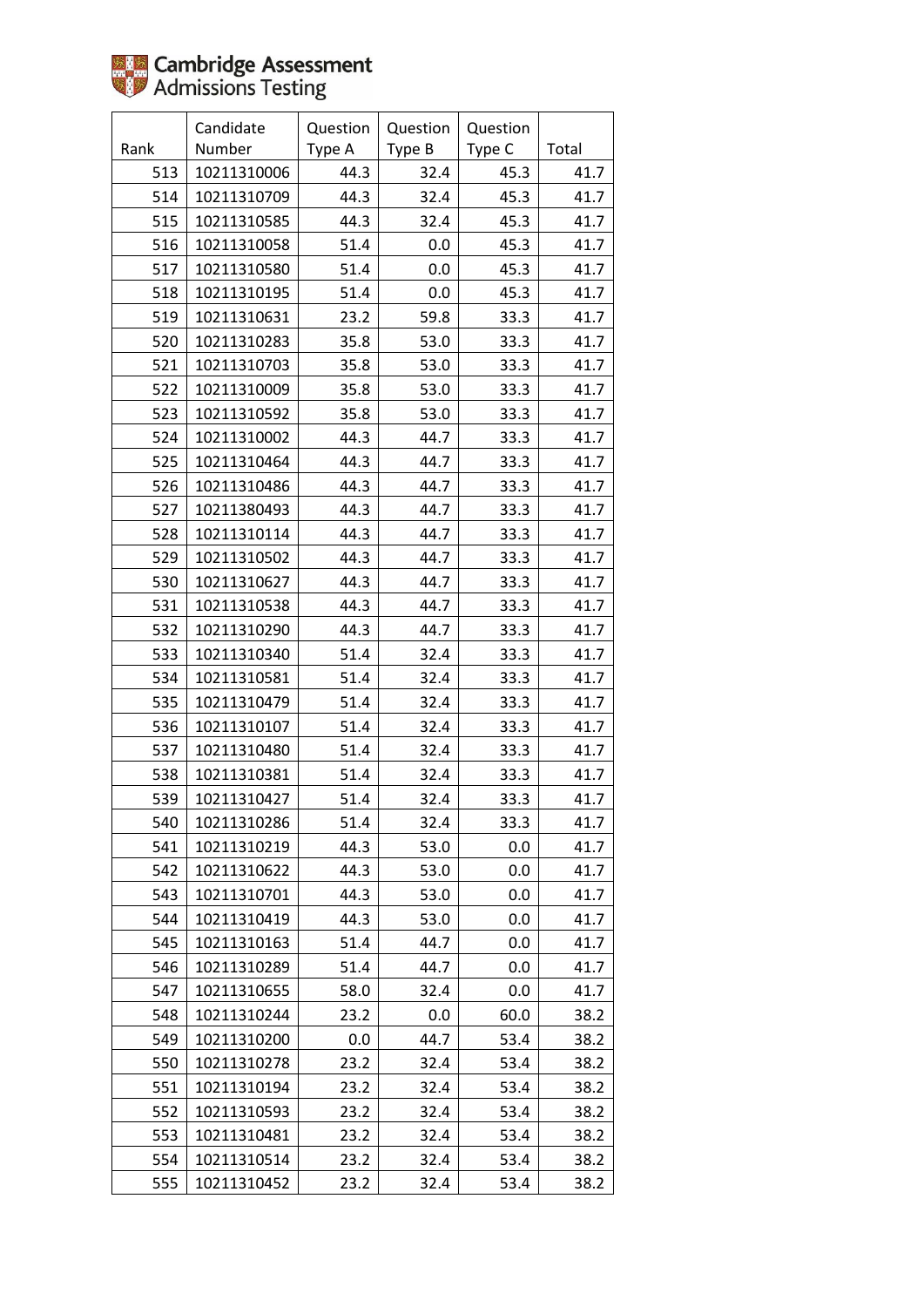

|      | Candidate   | Question | Question | Question |       |
|------|-------------|----------|----------|----------|-------|
| Rank | Number      | Type A   | Type B   | Type C   | Total |
| 556  | 10211310542 | 23.2     | 32.4     | 53.4     | 38.2  |
| 557  | 10211380403 | 23.2     | 32.4     | 53.4     | 38.2  |
| 558  | 10211310670 | 23.2     | 32.4     | 53.4     | 38.2  |
| 559  | 10211310113 | 35.8     | 0.0      | 53.4     | 38.2  |
| 560  | 10211310075 | 35.8     | 0.0      | 53.4     | 38.2  |
| 561  | 10211310213 | 35.8     | 0.0      | 53.4     | 38.2  |
| 562  | 10211310607 | 23.2     | 44.7     | 45.3     | 38.2  |
| 563  | 10211310688 | 23.2     | 44.7     | 45.3     | 38.2  |
| 564  | 10211310705 | 23.2     | 44.7     | 45.3     | 38.2  |
| 565  | 10211310651 | 23.2     | 44.7     | 45.3     | 38.2  |
| 566  | 10211310097 | 23.2     | 44.7     | 45.3     | 38.2  |
| 567  | 10211310712 | 23.2     | 44.7     | 45.3     | 38.2  |
| 568  | 10211310687 | 23.2     | 44.7     | 45.3     | 38.2  |
| 569  | 10211310011 | 23.2     | 44.7     | 45.3     | 38.2  |
| 570  | 10211310505 | 35.8     | 32.4     | 45.3     | 38.2  |
| 571  | 10211310133 | 35.8     | 32.4     | 45.3     | 38.2  |
| 572  | 10211310683 | 35.8     | 32.4     | 45.3     | 38.2  |
| 573  | 10211310024 | 35.8     | 32.4     | 45.3     | 38.2  |
| 574  | 10211310327 | 35.8     | 32.4     | 45.3     | 38.2  |
| 575  | 10211310320 | 35.8     | 32.4     | 45.3     | 38.2  |
| 576  | 10211310648 | 35.8     | 32.4     | 45.3     | 38.2  |
| 577  | 10211310368 | 35.8     | 32.4     | 45.3     | 38.2  |
| 578  | 10211310578 | 35.8     | 32.4     | 45.3     | 38.2  |
| 579  | 10211310140 | 35.8     | 32.4     | 45.3     | 38.2  |
| 580  | 10211310510 | 35.8     | 32.4     | 45.3     | 38.2  |
| 581  | 10211310619 | 44.3     | 0.0      | 45.3     | 38.2  |
| 582  | 10211310563 | 23.2     | 53.0     | 33.3     | 38.2  |
| 583  | 10211310706 | 23.2     | 53.0     | 33.3     | 38.2  |
| 584  | 10211310476 | 35.8     | 44.7     | 33.3     | 38.2  |
| 585  | 10211310503 | 35.8     | 44.7     | 33.3     | 38.2  |
| 586  | 10211310467 | 35.8     | 44.7     | 33.3     | 38.2  |
| 587  | 10211310632 | 35.8     | 44.7     | 33.3     | 38.2  |
| 588  | 10211310265 | 35.8     | 44.7     | 33.3     | 38.2  |
| 589  | 10211310616 | 35.8     | 44.7     | 33.3     | 38.2  |
| 590  | 10211310498 | 35.8     | 44.7     | 33.3     | 38.2  |
| 591  | 10211310139 | 35.8     | 44.7     | 33.3     | 38.2  |
| 592  | 10211310263 | 35.8     | 44.7     | 33.3     | 38.2  |
| 593  | 10211310347 | 35.8     | 44.7     | 33.3     | 38.2  |
| 594  | 10211310079 | 35.8     | 44.7     | 33.3     | 38.2  |
| 595  | 10211310559 | 44.3     | 32.4     | 33.3     | 38.2  |
| 596  | 10211310149 | 44.3     | 32.4     | 33.3     | 38.2  |
| 597  | 10211310555 | 44.3     | 32.4     | 33.3     | 38.2  |
| 598  | 10211310610 | 44.3     | 32.4     | 33.3     | 38.2  |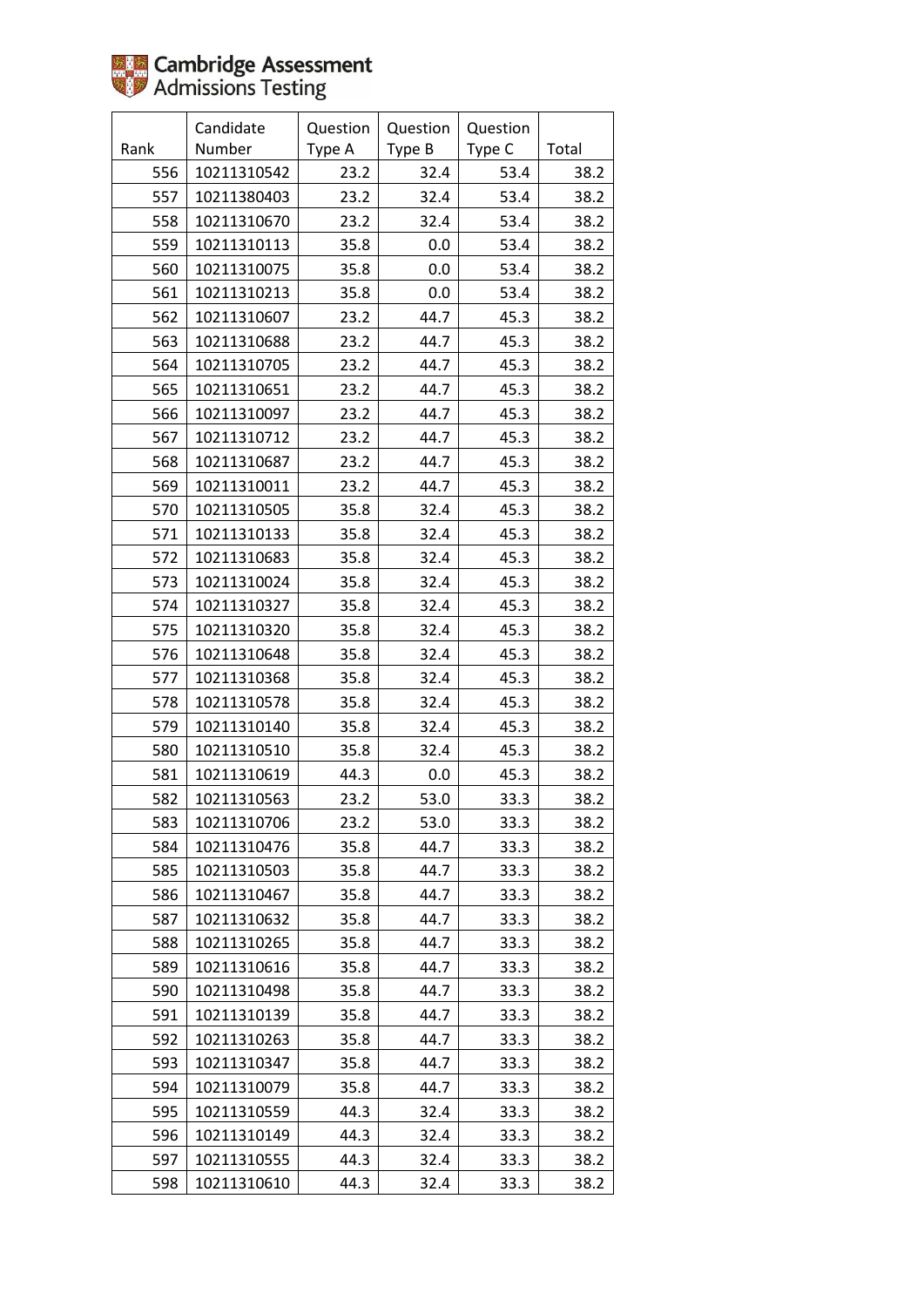|      | Candidate   | Question | Question | Question |       |
|------|-------------|----------|----------|----------|-------|
| Rank | Number      | Type A   | Type B   | Type C   | Total |
| 599  | 10211310376 | 44.3     | 32.4     | 33.3     | 38.2  |
| 600  | 10211310157 | 44.3     | 32.4     | 33.3     | 38.2  |
| 601  | 10211310652 | 44.3     | 32.4     | 33.3     | 38.2  |
| 602  | 10211310082 | 44.3     | 32.4     | 33.3     | 38.2  |
| 603  | 10211310086 | 44.3     | 32.4     | 33.3     | 38.2  |
| 604  | 10211310142 | 44.3     | 32.4     | 33.3     | 38.2  |
| 605  | 10211310054 | 44.3     | 32.4     | 33.3     | 38.2  |
| 606  | 10211310197 | 44.3     | 32.4     | 33.3     | 38.2  |
| 607  | 10211310572 | 51.4     | 0.0      | 33.3     | 38.2  |
| 608  | 10211310061 | 51.4     | 0.0      | 33.3     | 38.2  |
| 609  | 10211310589 | 51.4     | 0.0      | 33.3     | 38.2  |
| 610  | 10211310570 | 35.8     | 53.0     | 0.0      | 38.2  |
| 611  | 10211310072 | 35.8     | 53.0     | 0.0      | 38.2  |
| 612  | 10211310677 | 35.8     | 53.0     | 0.0      | 38.2  |
| 613  | 10211310333 | 35.8     | 53.0     | 0.0      | 38.2  |
| 614  | 10211310586 | 44.3     | 44.7     | 0.0      | 38.2  |
| 615  | 10211310667 | 58.0     | 0.0      | 0.0      | 38.2  |
| 616  | 10211310355 | 0.0      | 44.7     | 45.3     | 34.1  |
| 617  | 10211310358 | 0.0      | 44.7     | 45.3     | 34.1  |
| 618  | 10211310068 | 0.0      | 44.7     | 45.3     | 34.1  |
| 619  | 10211310111 | 0.0      | 44.7     | 45.3     | 34.1  |
| 620  | 10211310461 | 23.2     | 32.4     | 45.3     | 34.1  |
| 621  | 10211310317 | 23.2     | 32.4     | 45.3     | 34.1  |
| 622  | 10211310369 | 23.2     | 32.4     | 45.3     | 34.1  |
| 623  | 10211310434 | 35.8     | 0.0      | 45.3     | 34.1  |
| 624  | 10211310707 | 35.8     | 0.0      | 45.3     | 34.1  |
| 625  | 10211310033 | 35.8     | 0.0      | 45.3     | 34.1  |
| 626  | 10211310040 | 35.8     | 0.0      | 45.3     | 34.1  |
| 627  | 10211310501 | 35.8     | 0.0      | 45.3     | 34.1  |
| 628  | 10211310629 | $0.0\,$  | 53.0     | 33.3     | 34.1  |
| 629  | 10211310036 | 23.2     | 44.7     | 33.3     | 34.1  |
| 630  | 10211310404 | 23.2     | 44.7     | 33.3     | 34.1  |
| 631  | 10211310660 | 23.2     | 44.7     | 33.3     | 34.1  |
| 632  | 10211310234 | 23.2     | 44.7     | 33.3     | 34.1  |
| 633  | 10211310394 | 23.2     | 44.7     | 33.3     | 34.1  |
| 634  | 10211310185 | 35.8     | 32.4     | 33.3     | 34.1  |
| 635  | 10211310489 | 35.8     | 32.4     | 33.3     | 34.1  |
| 636  | 10211310192 | 35.8     | 32.4     | 33.3     | 34.1  |
| 637  | 10211310408 | 35.8     | 32.4     | 33.3     | 34.1  |
| 638  | 10211310081 | 35.8     | 32.4     | 33.3     | 34.1  |
| 639  | 10211310530 | 35.8     | 32.4     | 33.3     | 34.1  |
| 640  | 10211310254 | 35.8     | 32.4     | 33.3     | 34.1  |
| 641  | 10211310477 | 23.2     | 53.0     | 0.0      | 34.1  |